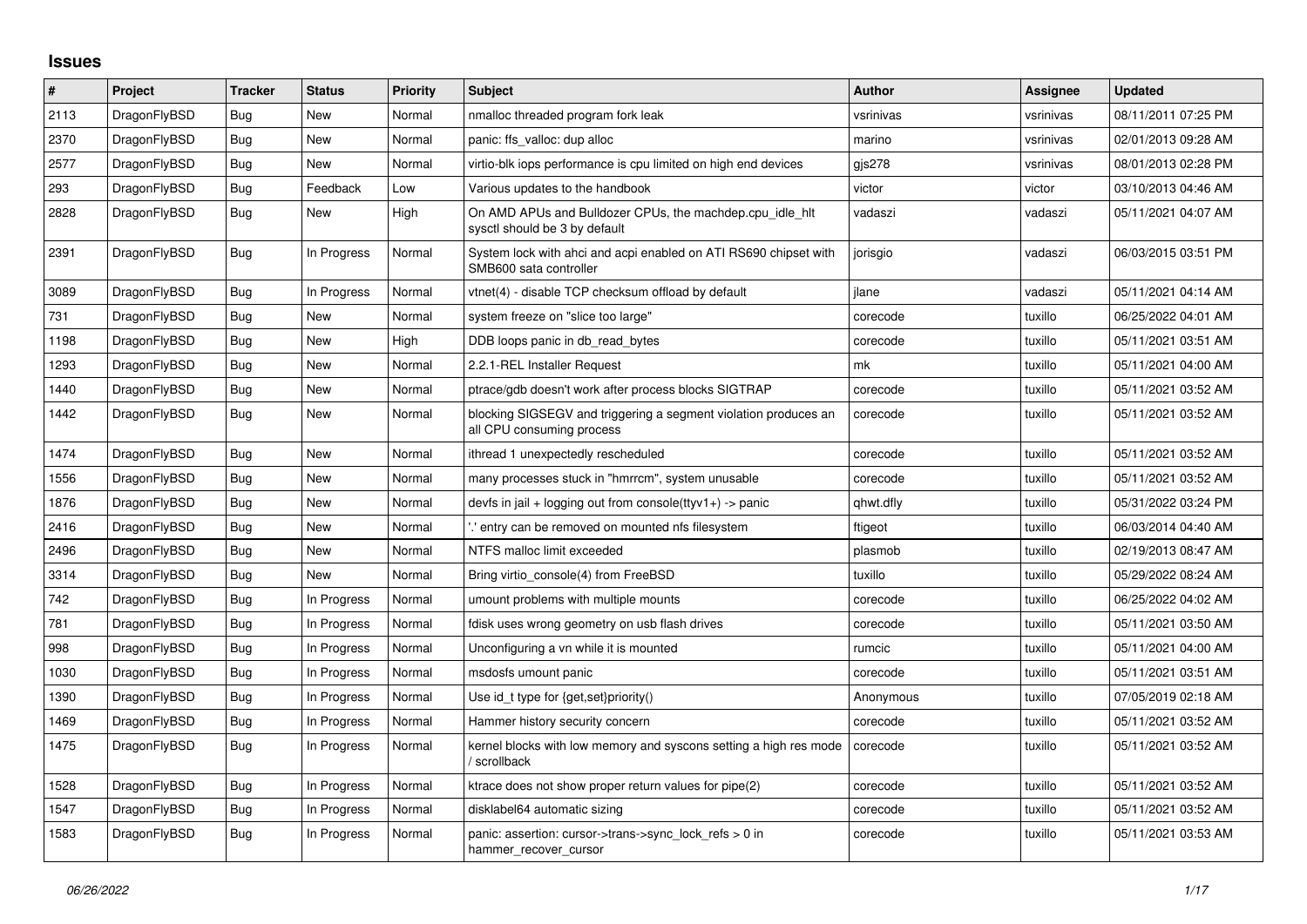| $\#$ | Project      | <b>Tracker</b> | <b>Status</b> | <b>Priority</b> | Subject                                                                                    | Author           | Assignee | <b>Updated</b>      |
|------|--------------|----------------|---------------|-----------------|--------------------------------------------------------------------------------------------|------------------|----------|---------------------|
| 1584 | DragonFlyBSD | Bug            | In Progress   | Normal          | can't use ssh from jail: debug1: read_passphrase: can't open<br>/dev/tty: Device busy      | corecode         | tuxillo  | 05/11/2021 03:53 AM |
| 1700 | DragonFlyBSD | Submit         | In Progress   | Normal          | skip boot2 menu on <enter></enter>                                                         | Johannes.Hofmann | tuxillo  | 05/15/2022 08:35 AM |
| 1819 | DragonFlyBSD | Bug            | In Progress   | Low             | truss - Major revamping task list                                                          | tuxillo          | tuxillo  | 11/27/2021 08:45 AM |
| 1921 | DragonFlyBSD | Bug            | In Progress   | Normal          | we miss mlockall                                                                           | alexh            | tuxillo  | 06/18/2022 04:08 AM |
| 2358 | DragonFlyBSD | Bug            | In Progress   | Normal          | DFBSD v3.0.2.32.g928ca - panic: hammer: insufficient undo FIFO<br>space!                   | tuxillo          | tuxillo  | 05/10/2021 02:50 AM |
| 3028 | DragonFlyBSD | Bug            | In Progress   | Normal          | installer: confusion of set/get disk encryption passphrase dialogs                         | liweitianux      | tuxillo  | 06/03/2022 05:13 PM |
| 3145 | DragonFlyBSD | Submit         | In Progress   | Normal          | Update libelf to FreeBSD 12 current and build as base library usable<br>by ports           | davshao          | tuxillo  | 08/20/2021 03:58 PM |
| 3160 | DragonFlyBSD | Submit         | In Progress   | Normal          | State the implementation difference in pkill/pgrep manual                                  | sevan            | tuxillo  | 06/03/2022 05:15 PM |
| 3295 | DragonFlyBSD | Bug            | In Progress   | Normal          | Adapt devel/libvirt for nvmm                                                               | tuxillo          | tuxillo  | 11/03/2021 04:56 PM |
| 3318 | DragonFlyBSD | Bug            | In Progress   | Normal          | Segmenation fault when a process resumed with checkpt exits                                | zabolekar        | tuxillo  | 06/18/2022 08:24 AM |
| 847  | DragonFlyBSD | Bug            | Feedback      | Normal          | processes getting stuck on mount point                                                     | corecode         | tuxillo  | 05/11/2021 03:50 AM |
| 901  | DragonFlyBSD | Bug            | Feedback      | Normal          | route show needs to get data from all cpus                                                 | corecode         | tuxillo  | 05/11/2021 03:50 AM |
| 911  | DragonFlyBSD | <b>Bug</b>     | Feedback      | Normal          | kldload/kernel linker can exceed malloc reserve and panic system                           | corecode         | tuxillo  | 05/11/2021 03:51 AM |
| 1287 | DragonFlyBSD | <b>Bug</b>     | Feedback      | Normal          | altg configuration doesn't work                                                            | corecode         | tuxillo  | 05/11/2021 03:51 AM |
| 1397 | DragonFlyBSD | Bug            | Feedback      | Normal          | jobs -I output inconsistency when called from script                                       | Anonymous        | tuxillo  | 05/15/2022 05:07 AM |
| 1428 | DragonFlyBSD | <b>Bug</b>     | Feedback      | Low             | POSIX.1e implementation is too old                                                         | hasso            | tuxillo  | 05/11/2021 04:00 AM |
| 1579 | DragonFlyBSD | Bug            | Feedback      | Normal          | dfly 2.4.1 does not like HP DL360G4p and Smart Array 6400 with<br>MSA20                    | tomaz.borstnar   | tuxillo  | 06/02/2014 02:44 PM |
| 1587 | DragonFlyBSD | Bug            | Feedback      | Normal          | can't gdb across fork                                                                      | corecode         | tuxillo  | 05/11/2021 03:54 AM |
| 2438 | DragonFlyBSD | Submit         | Feedback      | Normal          | <b>TRIM</b> fixes                                                                          | Anonymous        | tuxillo  | 05/11/2021 03:45 AM |
| 2717 | DragonFlyBSD | Submit         | Feedback      | Normal          | Out of range numeric handling                                                              | dclink           | tuxillo  | 05/11/2021 04:08 AM |
| 2721 | DragonFlyBSD | Submit         | Feedback      | Low             | Some few zalloc calls to objcache ones replacements                                        | dclink           | tuxillo  | 05/11/2021 04:08 AM |
| 3205 | DragonFlyBSD | Bug            | Feedback      | High            | Go compiler net test failing                                                               | : dfbsd          | tuxillo  | 05/10/2021 02:45 AM |
| 341  | DragonFlyBSD | Bug            | New           | Normal          | Vinum erroneously repors devices as busy                                                   | corecode         | swildner | 01/21/2012 04:50 AM |
| 1714 | DragonFlyBSD | Bug            | New           | Low             | hwpmc                                                                                      | alexh            | swildner | 08/18/2012 02:03 PM |
| 2252 | DragonFlyBSD | <b>Bug</b>     | New           | Low             | snd hda not useable if loaded via /boot/loader.conf                                        | xbit             | swildner | 12/14/2011 12:23 AM |
| 2265 | DragonFlyBSD | <b>Bug</b>     | New           | Normal          | mbsrtowcs does not properly handle invalid mbstate_t in ps                                 | c.turner1        | swildner | 01/10/2012 07:56 PM |
| 2585 | DragonFlyBSD | <b>Bug</b>     | New           | Normal          | Dfly 3.4.3 on ESXi 5.1, HP Smart Array P410 passthrough<br>recognised, but not functioning | yggdrasil        | swildner | 05/09/2022 08:14 AM |
| 1532 | DragonFlyBSD | <b>Bug</b>     | <b>New</b>    | Low             | jemalloc doesn't work on DragonFly                                                         | hasso            | sjg      | 08/02/2011 01:14 AM |
| 1769 | DragonFlyBSD | <b>Bug</b>     | New           | Normal          | panic: assertion: _tp->tt_msg->tt_cpuid == mycpuid in<br>tcp_callout_active                | pavalos          | sjg      | 05/15/2022 11:07 AM |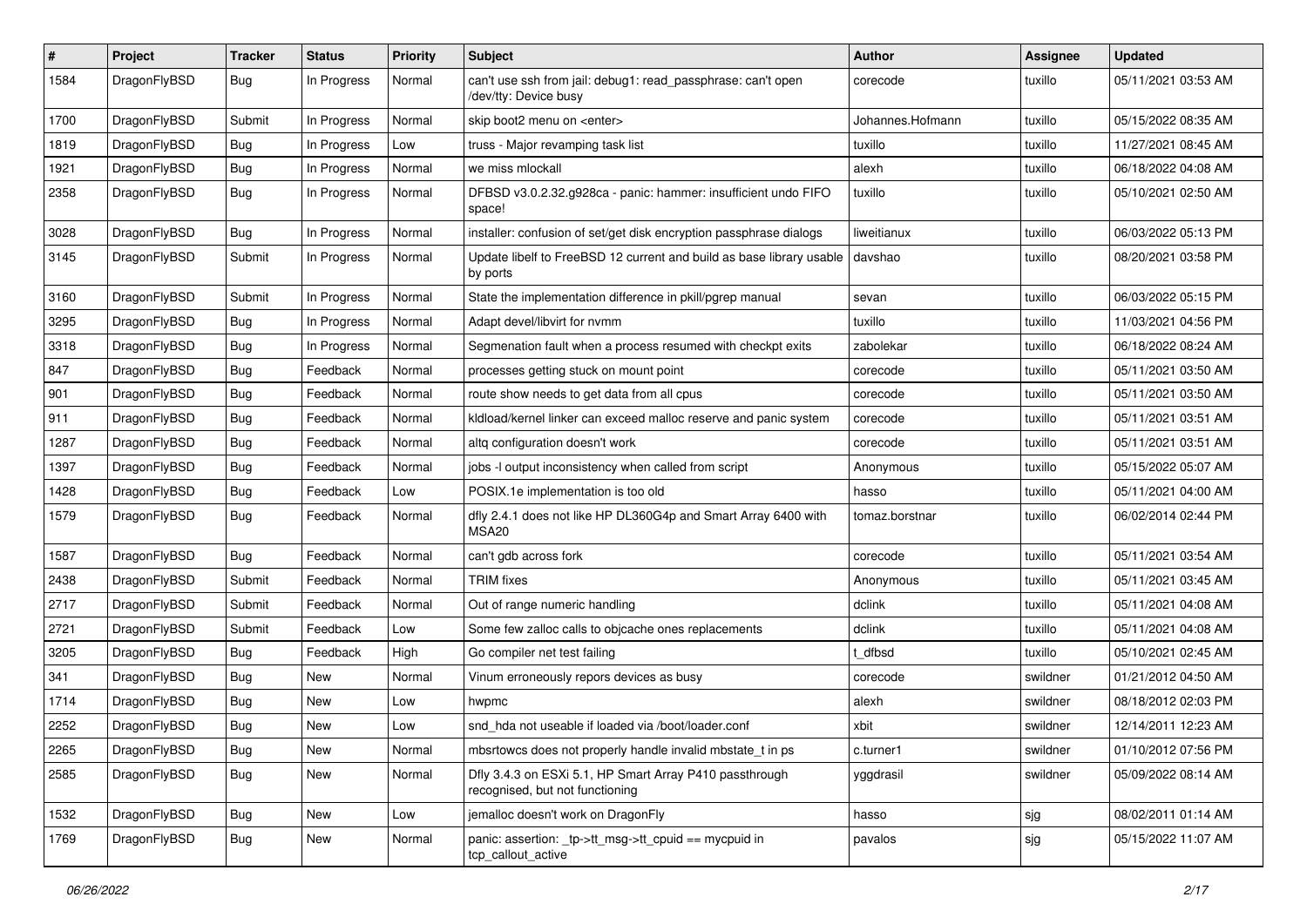| $\#$ | Project      | <b>Tracker</b> | <b>Status</b> | <b>Priority</b> | <b>Subject</b>                                                                                                                                           | <b>Author</b>  | Assignee  | <b>Updated</b>      |
|------|--------------|----------------|---------------|-----------------|----------------------------------------------------------------------------------------------------------------------------------------------------------|----------------|-----------|---------------------|
| 1302 | DragonFlyBSD | <b>Bug</b>     | In Progress   | Normal          | Checkpoint regression?                                                                                                                                   | sjg            | sjg       | 07/10/2013 05:22 PM |
| 2825 | DragonFlyBSD | Bug            | <b>New</b>    | High            | 3x dhclient = hanging system (objcache exhausted)                                                                                                        | jaccovonb      | sepherosa | 05/11/2021 03:55 AM |
| 168  | DragonFlyBSD | <b>Bug</b>     | In Progress   | Normal          | Livelocked limit engaged while trying to setup IPW wireless                                                                                              | mschacht       | sepherosa | 05/11/2021 04:05 AM |
| 600  | DragonFlyBSD | Bug            | New           | Low             | /sys/libkern/karc4random                                                                                                                                 | robin carey5   | profmakx  | 01/19/2015 03:07 AM |
| 2746 | DragonFlyBSD | Bug            | New           | Normal          | some fraction of xterms started from the xmonad window manager<br>get killed with SIGALRM                                                                | isenmann       | profmakx  | 12/28/2014 02:51 AM |
| 2822 | DragonFlyBSD | <b>Bug</b>     | <b>New</b>    | Normal          | USB 3.0 stick throws "reading primary partition table: error<br>accessing offset 000[] for 152" error, while the stick works on any<br>other OS I tested | revuwa         | profmakx  | 06/29/2015 05:56 AM |
| 679  | DragonFlyBSD | <b>Bug</b>     | <b>New</b>    | Low             | Netgraph backward compatibility for old *LEN constants                                                                                                   | nant           | nant      | 02/18/2014 05:45 AM |
| 2549 | DragonFlyBSD | Bug            | In Progress   | Normal          | netgraph7: Kernel page fault.                                                                                                                            | russiane39     | nant      | 05/10/2013 11:20 PM |
| 1969 | DragonFlyBSD | Bug            | New           | Normal          | pf-related network problem                                                                                                                               | pavalos        | lentferj  | 02/01/2011 06:57 PM |
| 385  | DragonFlyBSD | <b>Bug</b>     | Feedback      | Low             | Mail archive address removal                                                                                                                             | justin         | justin    | 03/09/2013 11:24 AM |
| 1946 | DragonFlyBSD | Bug            | New           | Normal          | ieee80211 panic                                                                                                                                          | pavalos        | josepht   | 01/27/2011 06:00 PM |
| 1964 | DragonFlyBSD | Bug            | <b>New</b>    | Normal          | iwn (panic assertion : wlan assert serialized)                                                                                                           | sjmm.ptr       | josepht   | 02/01/2011 12:57 PM |
| 2870 | DragonFlyBSD | Bug            | New           | High            | Broken text and icons when glamor acceleration is used                                                                                                   | 375gnu         | ftigeot   | 01/31/2016 12:13 AM |
| 3031 | DragonFlyBSD | Submit         | In Progress   | Normal          | Update drm/radeon to Linux 4.7.10 as much as possible                                                                                                    | davshao        | ftigeot   | 08/19/2021 12:33 PM |
| 1593 | DragonFlyBSD | Bug            | Feedback      | Normal          | panic: assertion: ccb == ap->ap_err_ccb in ahci_put_err_ccb                                                                                              | ftigeot        | ftigeot   | 05/15/2022 05:09 AM |
| 2092 | DragonFlyBSD | <b>Bug</b>     | New           | Normal          | Panic: Bad link elm 0x next->prev != elm                                                                                                                 | masterblaster  | dillon    | 12/04/2011 12:49 PM |
| 3154 | DragonFlyBSD | Submit         | New           | Normal          | Update serial handling in bootloader                                                                                                                     | ddegroot       | dillon    | 11/06/2018 11:21 PM |
| 2819 | DragonFlyBSD | Bug            | In Progress   | Normal          | Random micro system freezes after a week of uptime                                                                                                       | ftigeot        | dillon    | 08/16/2015 08:46 PM |
| 1411 | DragonFlyBSD | <b>Bug</b>     | Feedback      | Normal          | Burning doesn't work with ahci(4)                                                                                                                        | hasso          | dillon    | 05/11/2021 04:00 AM |
| 1831 | DragonFlyBSD | Bug            | Feedback      | High            | HAMMER "malloc limit exceeded" panic                                                                                                                     | eocallaghan    | dillon    | 06/04/2022 04:38 AM |
| 2037 | DragonFlyBSD | Bug            | Feedback      | Normal          | Panic Bad link elm while building packages                                                                                                               | ftigeot        | dillon    | 04/21/2011 07:20 AM |
| 1127 | DragonFlyBSD | <b>Bug</b>     | Feedback      | Low             | cdrom drive not detected                                                                                                                                 | tgr            | corecode  | 01/15/2015 08:55 AM |
| 1430 | DragonFlyBSD | <b>Bug</b>     | New           | Normal          | Buggy w(1)?                                                                                                                                              | hasso          | alexh     | 11/24/2010 08:09 AM |
| 1538 | DragonFlyBSD | <b>Bug</b>     | New           | Low             | mountroot should probe file systems                                                                                                                      | corecode       | alexh     | 11/24/2010 06:35 PM |
| 2353 | DragonFlyBSD | <b>Bug</b>     | In Progress   | Normal          | panic: assertion "gd->gd_spinlocks_wr == 0" failed in<br>bsd4 schedulerclock                                                                             | jaydg          | alexh     | 11/28/2012 01:57 AM |
| 2100 | DragonFlyBSD | <b>Bug</b>     | Feedback      | Normal          | devfs related panic                                                                                                                                      | sepherosa      | alexh     | 07/10/2011 02:29 PM |
| 599  | DragonFlyBSD | <b>Bug</b>     | New           | Urgent          | 1.9.0 reproducable panic                                                                                                                                 | pavalos        |           | 12/22/2010 01:08 AM |
| 989  | DragonFlyBSD | <b>Bug</b>     | New           | Normal          | installer/fdisk trouble with wrapped values                                                                                                              | Discodestroyer |           | 02/18/2014 06:27 AM |
| 1185 | DragonFlyBSD | <b>Bug</b>     | New           | High            | need a tool to merge changes into /etc                                                                                                                   | wa1ter         |           | 02/18/2014 06:02 AM |
| 1192 | DragonFlyBSD | Submit         | New           | Normal          | KKASSERTs in sys/kern/uipc_{msg,socket}.c are too strict                                                                                                 | rumcic         |           | 05/11/2021 04:07 AM |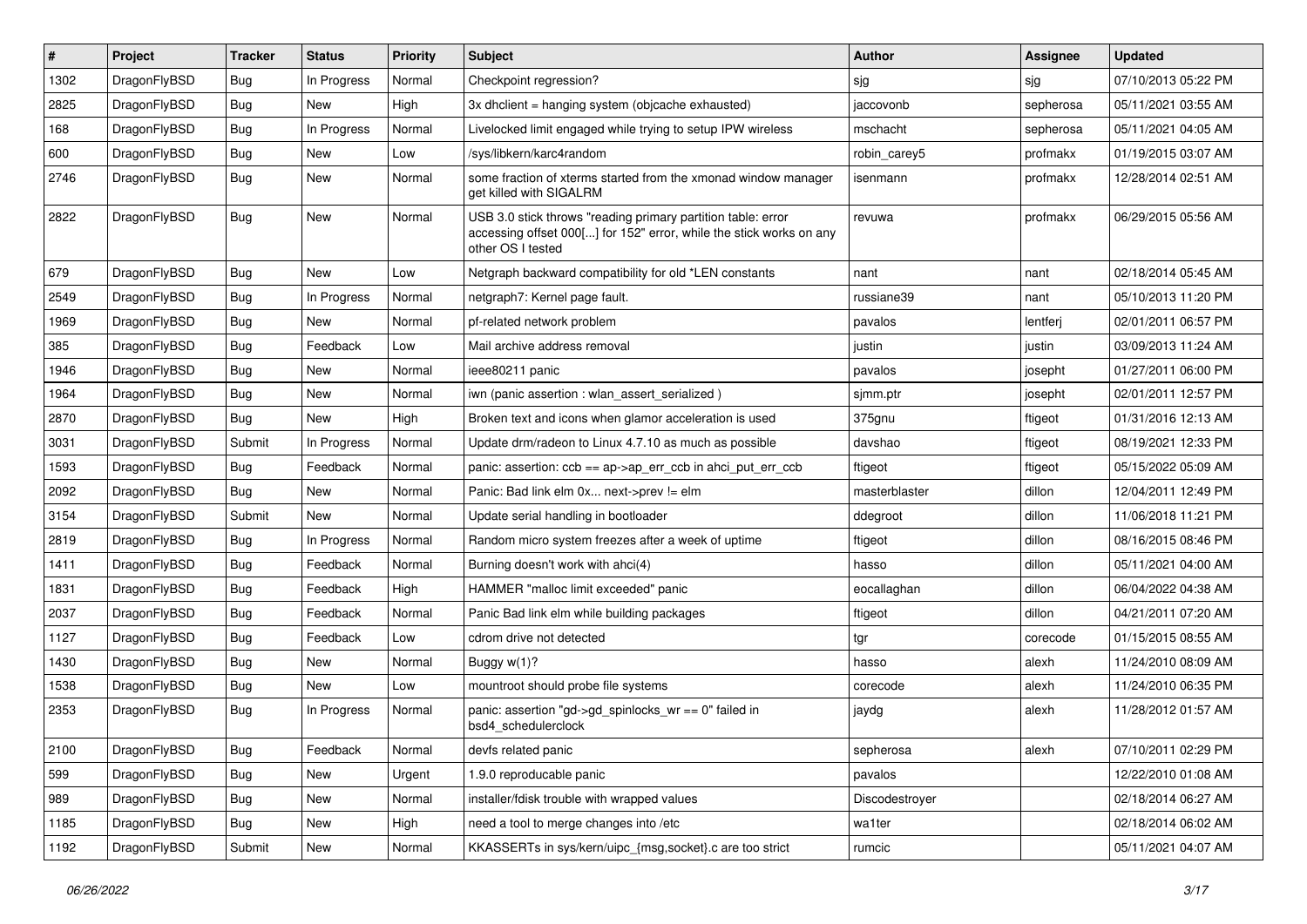| #    | Project      | <b>Tracker</b> | <b>Status</b> | <b>Priority</b> | Subject                                                                                                                                                                                           | Author           | Assignee | <b>Updated</b>      |
|------|--------------|----------------|---------------|-----------------|---------------------------------------------------------------------------------------------------------------------------------------------------------------------------------------------------|------------------|----------|---------------------|
| 1193 | DragonFlyBSD | Bug            | <b>New</b>    | Normal          | kernel doesn't recognize cdrom drive                                                                                                                                                              | nonsolosoft      |          | 01/25/2014 09:11 PM |
| 1194 | DragonFlyBSD | Bug            | <b>New</b>    | Normal          | SCSI errors while trying to copy photos from my camera                                                                                                                                            | elekktretterr    |          | 01/14/2015 04:39 PM |
| 1246 | DragonFlyBSD | <b>Bug</b>     | New           | Normal          | bad resolution (monitor desync) with livedvd                                                                                                                                                      | Przem0l          |          | 02/18/2014 06:29 AM |
| 1313 | DragonFlyBSD | Bug            | New           | Low             | Signal code in kernel needs major overhaul (signal queues,<br>si code, si addr)                                                                                                                   | hasso            |          | 05/11/2021 04:00 AM |
| 1463 | DragonFlyBSD | <b>Bug</b>     | <b>New</b>    | Normal          | Mountroot before drives are initialized                                                                                                                                                           | elekktretterr    |          | 12/07/2010 01:30 PM |
| 1525 | DragonFlyBSD | Bug            | New           | Normal          | boehm-gc problems                                                                                                                                                                                 | hasso            |          | 10/13/2012 07:13 PM |
| 1559 | DragonFlyBSD | <b>Bug</b>     | <b>New</b>    | Normal          | kernel trap                                                                                                                                                                                       | phma             |          | 11/27/2021 08:43 AM |
| 1594 | DragonFlyBSD | Bug            | <b>New</b>    | Normal          | Kernel panic during boot from Live CD on Dell E6400                                                                                                                                               | bodie            |          | 05/11/2021 03:54 AM |
| 1634 | DragonFlyBSD | Bug            | <b>New</b>    | Normal          | panic: spin lock: 0xe4ad1320, indefinitive wait!                                                                                                                                                  | elekktretterr    |          | 01/19/2015 03:21 AM |
| 1695 | DragonFlyBSD | <b>Bug</b>     | New           | Normal          | NFS-related system breakdown                                                                                                                                                                      | Anonymous        |          | 04/10/2014 12:35 AM |
| 1774 | DragonFlyBSD | Bug            | <b>New</b>    | Normal          | New IP header cleanup branch available for testing                                                                                                                                                | dillon           |          | 05/15/2022 10:59 AM |
| 1786 | DragonFlyBSD | <b>Bug</b>     | New           | Normal          | Calling NULL function pointer initiates panic loop                                                                                                                                                | sjg              |          | 10/11/2010 05:28 PM |
| 1818 | DragonFlyBSD | <b>Bug</b>     | <b>New</b>    | Normal          | panic: Bad tailq NEXT (kqueue issue ?)                                                                                                                                                            | ftigeot          |          | 05/15/2022 11:40 AM |
| 1826 | DragonFlyBSD | Bug            | <b>New</b>    | Normal          | panic during boot: assertion so->so_port  in tcp_input                                                                                                                                            | ftigeot          |          | 05/15/2022 11:05 AM |
| 1836 | DragonFlyBSD | Bug            | <b>New</b>    | Normal          | Incorrect TCP checksum show up in tcpdump                                                                                                                                                         | robgar1          |          | 05/15/2022 11:22 AM |
| 1850 | DragonFlyBSD | Bug            | <b>New</b>    | Normal          | volume-add on hammer root fs panic                                                                                                                                                                | Johannes.Hofmann |          | 04/18/2019 04:27 AM |
| 1861 | DragonFlyBSD | Bug            | <b>New</b>    | Normal          | panic via kprintf (lockmgr called in a hard section)                                                                                                                                              | vsrinivas        |          | 10/11/2010 12:56 AM |
| 1867 | DragonFlyBSD | Bug            | <b>New</b>    | Normal          | it(4) motherboard and fan problems                                                                                                                                                                | tuxillo          |          | 07/08/2011 10:48 AM |
| 1873 | DragonFlyBSD | <b>Bug</b>     | <b>New</b>    | Normal          | Panic upon usb mouse detach and reattaching                                                                                                                                                       | rumcic           |          | 02/01/2011 09:53 AM |
| 1874 | DragonFlyBSD | <b>Bug</b>     | <b>New</b>    | Normal          | mpd listening on all IPs, accepting only on one                                                                                                                                                   | rumcic           |          | 05/08/2011 01:01 PM |
| 1877 | DragonFlyBSD | Bug            | <b>New</b>    | Normal          | Freeze during 1st hammer cleanup after new install                                                                                                                                                | elekktretterr    |          | 05/15/2022 11:43 AM |
| 1882 | DragonFlyBSD | Bug            | <b>New</b>    | Low             | Idea for handling new USB vendor/device codes                                                                                                                                                     | bmk              |          | 10/20/2010 12:15 PM |
| 1884 | DragonFlyBSD | Bug            | New           | Normal          | System completely freezes while listening music (devbuf: malloc<br>limit exceeded)                                                                                                                | shamaz           |          | 01/24/2011 05:00 PM |
| 1899 | DragonFlyBSD | Bug            | <b>New</b>    | Normal          | Keyboard doesn't work                                                                                                                                                                             | fransm           |          | 05/15/2022 03:32 PM |
| 1907 | DragonFlyBSD | Bug            | <b>New</b>    | Normal          | Hammer crash in hammer flusher flush()                                                                                                                                                            | swildner         |          | 11/11/2010 05:07 AM |
| 1913 | DragonFlyBSD | Bug            | <b>New</b>    | Normal          | panic: assertion: ip->flush_state != HAMMER_FST_FLUSH in<br>hammer flush inode core                                                                                                               | swildner         |          | 11/20/2010 05:27 PM |
| 1916 | DragonFlyBSD | Bug            | New           | Normal          | Constant crashes on x86 64 with UFS                                                                                                                                                               | lentferj         |          | 11/21/2010 07:40 PM |
| 1917 | DragonFlyBSD | <b>Bug</b>     | New           | Normal          | panic: assertion: (RB EMPTY(&ip->rec tree) && (ip->flags &<br>HAMMER_INODE_XDIRTY) == 0)    (!RB_EMPTY(&ip->rec_tree)<br>&& (ip->flags & HAMMER_INODE_XDIRTY) != 0) in<br>hammer_flush_inode_done | qhwt.dfly        |          | 11/24/2010 03:23 AM |
| 1920 | DragonFlyBSD | <b>Bug</b>     | New           | High            | system hangs                                                                                                                                                                                      | zhtw             |          | 11/22/2010 08:59 AM |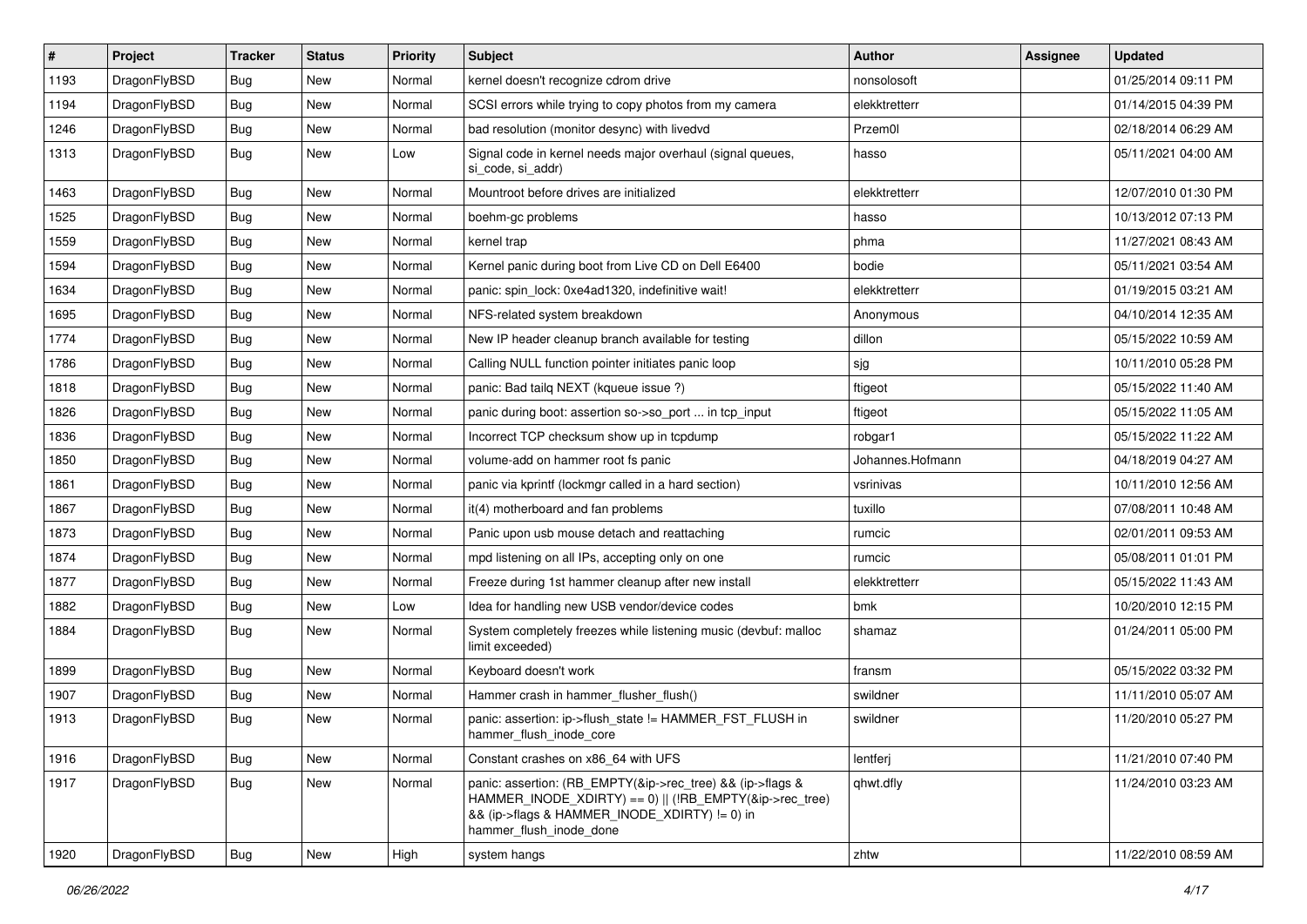| $\vert$ # | Project      | <b>Tracker</b> | <b>Status</b> | <b>Priority</b> | <b>Subject</b>                                                                                | Author             | <b>Assignee</b> | <b>Updated</b>      |
|-----------|--------------|----------------|---------------|-----------------|-----------------------------------------------------------------------------------------------|--------------------|-----------------|---------------------|
| 1923      | DragonFlyBSD | Bug            | <b>New</b>    | Normal          | Abysmal NFS performance with IPv6                                                             | ftigeot            |                 | 12/05/2010 09:34 PM |
| 1935      | DragonFlyBSD | <b>Bug</b>     | <b>New</b>    | Normal          | mouse does not work after switching between x and console                                     | shamaz             |                 | 12/13/2010 10:06 AM |
| 1939      | DragonFlyBSD | <b>Bug</b>     | <b>New</b>    | Normal          | Panic on nightly build and stress test box                                                    | lentferj           |                 | 12/18/2010 08:41 AM |
| 1941      | DragonFlyBSD | <b>Bug</b>     | <b>New</b>    | Normal          | wlan config crash                                                                             | abandon.every.hope |                 | 12/24/2010 07:54 PM |
| 1942      | DragonFlyBSD | Bug            | <b>New</b>    | Normal          | locking against myself in getcacheblk()?                                                      | qhwt.dfly          |                 | 05/31/2022 02:15 PM |
| 1943      | DragonFlyBSD | <b>Bug</b>     | New           | Normal          | hammer assertion panic                                                                        | peter              |                 | 12/27/2010 12:45 AM |
| 1944      | DragonFlyBSD | Bug            | <b>New</b>    | Normal          | panic: backing_object 0xdea7b258 was somehow re-referenced<br>during collapse!                | sepherosa          |                 | 12/27/2010 02:06 AM |
| 1947      | DragonFlyBSD | Bug            | <b>New</b>    | Low             | GA-880GM-UD2H (rev. 1.3) AHCI fails to detect disks at the end of<br>the RAID controller      | eocallaghan        |                 | 11/27/2021 08:46 AM |
| 1949      | DragonFlyBSD | <b>Bug</b>     | <b>New</b>    | Normal          | iwn panic                                                                                     | pavalos            |                 | 01/30/2011 03:21 AM |
| 1951      | DragonFlyBSD | Bug            | New           | Normal          | dma_timeouts at phyaddr on a good hdd                                                         | peur.neu           |                 | 01/04/2011 07:12 AM |
| 1959      | DragonFlyBSD | <b>Bug</b>     | <b>New</b>    | Normal          | DFBSD v2.9.1.422.gc98f2 - Panic during boot - IPv6 and PF                                     | tuxillo            |                 | 01/13/2011 03:37 AM |
| 1961      | DragonFlyBSD | <b>Bug</b>     | New           | Normal          | Can't create dump from DDB                                                                    | shamaz             |                 | 01/29/2011 09:02 PM |
| 1975      | DragonFlyBSD | Bug            | <b>New</b>    | Normal          | Applications seg fault in select() and poll()                                                 | rumcic             |                 | 05/31/2022 02:58 PM |
| 1982      | DragonFlyBSD | <b>Bug</b>     | <b>New</b>    | Low             | There is no linuxulator on x86-64                                                             | herrgard           |                 | 05/31/2022 02:25 PM |
| 1984      | DragonFlyBSD | Bug            | <b>New</b>    | Normal          | hammer mount fails after crash - HAMMER: FIFO record bad head<br>signature                    | thomas.nikolajsen  |                 | 03/08/2011 06:57 PM |
| 1990      | DragonFlyBSD | <b>Bug</b>     | <b>New</b>    | Normal          | /mnt too large to mount                                                                       | peur.neu           |                 | 02/16/2011 11:24 PM |
| 2004      | DragonFlyBSD | Bug            | New           | Normal          | LWKT WAIT IPIQ panic                                                                          | steve              |                 | 03/08/2011 05:46 PM |
| 2008      | DragonFlyBSD | <b>Bug</b>     | <b>New</b>    | Normal          | lwkt_setcpu_remote: td->td_flags 00800621 console flood                                       | pavalos            |                 | 03/06/2011 09:37 PM |
| 2020      | DragonFlyBSD | Bug            | New           | Low             | Port brcm80211 driver from Linux to DragonFly BSD                                             | studer             |                 | 03/05/2011 10:54 PM |
| 2042      | DragonFlyBSD | <b>Bug</b>     | <b>New</b>    | Normal          | kernel panic, when run boot0cfg                                                               | sepherosa          |                 | 05/31/2022 03:01 PM |
| 2045      | DragonFlyBSD | <b>Bug</b>     | New           | Normal          | ral(4): Fatal trap 12: page fault while in kernel mode (two panics)                           | herrgard           |                 | 11/03/2011 05:34 PM |
| 2048      | DragonFlyBSD | <b>Bug</b>     | <b>New</b>    | Normal          | panic: ffs_sync: rofs mod                                                                     | pavalos            |                 | 04/12/2011 05:45 AM |
| 2051      | DragonFlyBSD | Bug            | <b>New</b>    | Normal          | No ipv6 lan route entry created on 2.10                                                       | ftigeot            |                 | 04/21/2011 10:37 AM |
| 2052      | DragonFlyBSD | <b>Bug</b>     | New           | Normal          | Kernel panic: CPU APIC ID out of range                                                        | Anonymous          |                 | 05/02/2011 11:06 AM |
| 2055      | DragonFlyBSD | Bug            | <b>New</b>    | Normal          | $ssh + IPV6 + bridge \Rightarrow connection freezes$                                          | steve              |                 | 04/24/2011 07:13 PM |
| 2061      | DragonFlyBSD | Bug            | New           | Normal          | USB keyboard boot panic                                                                       | sjg                |                 | 05/04/2012 12:20 AM |
| 2067      | DragonFlyBSD | <b>Bug</b>     | <b>New</b>    | Normal          | sound/pcm: "play interrupt timeout, channel dead"                                             | matthiasr          |                 | 05/11/2021 03:55 AM |
| 2071      | DragonFlyBSD | <b>Bug</b>     | New           | High            | Panic on assertion: $(int)(flag->seq - seq) > 0$ in hammer flusher flush<br>after inode error | vsrinivas          |                 | 06/12/2011 07:59 AM |
| 2072      | DragonFlyBSD | Bug            | New           | Normal          | Fatal trap 12: stopped at lwkt_send_ipiq3                                                     | rumcic             |                 | 05/17/2011 04:12 AM |
| 2075      | DragonFlyBSD | Bug            | New           | Normal          | pflogd on x86_64                                                                              | fanch              |                 | 05/16/2011 04:04 PM |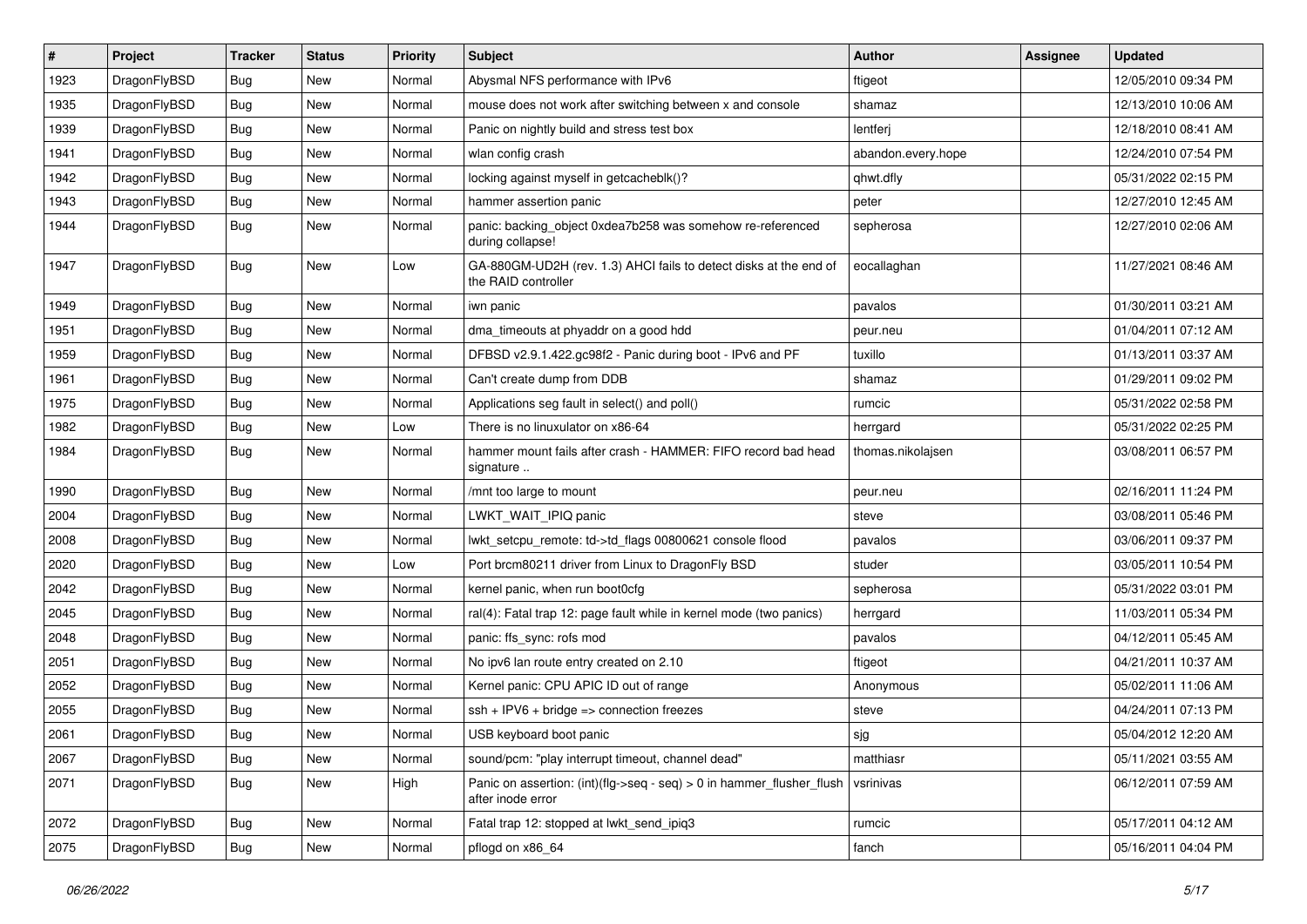| $\pmb{\#}$ | Project      | <b>Tracker</b> | <b>Status</b> | <b>Priority</b> | Subject                                                                        | Author       | Assignee | <b>Updated</b>      |
|------------|--------------|----------------|---------------|-----------------|--------------------------------------------------------------------------------|--------------|----------|---------------------|
| 2077       | DragonFlyBSD | <b>Bug</b>     | New           | Normal          | USB devices conflicting                                                        | srussell     |          | 05/17/2011 05:12 PM |
| 2078       | DragonFlyBSD | Bug            | New           | Normal          | DFBSD i386 v2.11.0.201.g3ed2f - Panic during installworld into a<br>vn0 device | tuxillo      |          | 05/19/2011 07:50 PM |
| 2080       | DragonFlyBSD | Bug            | New           | Normal          | panic: lockmgr thrd_sleep: called from interrupt, ipi, or hard code<br>section | rumcic       |          | 05/30/2011 05:06 PM |
| 2082       | DragonFlyBSD | <b>Bug</b>     | <b>New</b>    | Normal          | dfbsd 2.10.1 amd64 - mc port build error with 'bmake bin-install'              | sun-doctor   |          | 05/25/2011 07:18 PM |
| 2084       | DragonFlyBSD | Bug            | New           | Normal          | DFBSD v2.11.0.242.g4d317 - panic: zone: entry not free                         | tuxillo      |          | 07/03/2012 01:23 AM |
| 2085       | DragonFlyBSD | Bug            | <b>New</b>    | Normal          | panic: assertion: (m->flags & PG_MAPPED) == 0 in<br>vm_page_free_toq           | vsrinivas    |          | 06/10/2011 07:48 AM |
| 2094       | DragonFlyBSD | Bug            | <b>New</b>    | Normal          | Segfault when gdb printing backtrace from core dump                            | greenrd      |          | 06/25/2011 04:14 PM |
| 2095       | DragonFlyBSD | Bug            | New           | Low             | Running installer post-install: Unsupported DFUI transport "                   | greenrd      |          | 06/26/2011 09:20 AM |
| 2098       | DragonFlyBSD | Submit         | New           | Normal          | [PATCH] correct ath man page example<br>(/usr/src/share/man/man4/ath.4)        | nobody       |          | 11/15/2011 12:27 AM |
| 2099       | DragonFlyBSD | <b>Bug</b>     | <b>New</b>    | Normal          | page fault panic in vm system                                                  | pavalos      |          | 07/10/2011 08:51 AM |
| 2104       | DragonFlyBSD | Bug            | New           | Normal          | network configuration seg. fault on install CD                                 | navratil     |          | 07/26/2011 07:55 AM |
| 2107       | DragonFlyBSD | Bug            | New           | Normal          | 2.10.1 sata dvd drive issue                                                    | ausppc       |          | 07/31/2011 08:41 PM |
| 2115       | DragonFlyBSD | Bug            | <b>New</b>    | Normal          | [msk] system freeze after receive some paquet                                  | bsdsx        |          | 08/22/2011 10:22 AM |
| 2117       | DragonFlyBSD | Bug            | <b>New</b>    | High            | ACPI and/or bce(4) problem with 2.11.0.673.g0d557 on HP DL380<br>G6            | pauska       |          | 08/22/2011 10:15 AM |
| 2122       | DragonFlyBSD | Submit         | New           | Normal          | [Review] Fixes to the VFS layer                                                | ftigeot      |          | 05/31/2022 03:25 PM |
| 2123       | DragonFlyBSD | <b>Bug</b>     | New           | Normal          | hammer is losing files                                                         | schmir       |          | 08/30/2011 07:56 PM |
| 2124       | DragonFlyBSD | Bug            | New           | Normal          | getty repeating too quickly on port /dev/ttyv0                                 | sgeorge.ml   |          | 09/01/2011 04:28 AM |
| 2125       | DragonFlyBSD | Bug            | <b>New</b>    | Normal          | Weird garbage in dmesg                                                         | herrgard     |          | 08/30/2011 08:04 PM |
| 2129       | DragonFlyBSD | Bug            | New           | Normal          | DFBSD v2.11.0.661.gf9438 i386 - panic: lockmgr thrd_sleep                      | tuxillo      |          | 09/05/2011 09:49 AM |
| 2136       | DragonFlyBSD | Bug            | New           | Normal          | socketpair() doesn't free file descriptors on copyout failure                  | vsrinivas    |          | 04/05/2013 09:13 AM |
| 2138       | DragonFlyBSD | Bug            | <b>New</b>    | Normal          | > 100% CPU usage                                                               | robin.carey1 |          | 09/26/2011 12:20 PM |
| 2140       | DragonFlyBSD | Bug            | New           | High            | hammer_io_delallocate panic with 'duplicate entry' message                     | ttw          |          | 10/07/2011 12:22 PM |
| 2141       | DragonFlyBSD | Bug            | New           | Urgent          | loader and/or documentation broken                                             | sjg          |          | 01/20/2012 10:51 AM |
| 2153       | DragonFlyBSD | <b>Bug</b>     | New           | Normal          | Too many unuseful warnings at boot                                             | juanfra684   |          | 10/18/2011 10:16 PM |
| 2154       | DragonFlyBSD | <b>Bug</b>     | New           | Normal          | vkernel copyout() doesn't return EFAULT on error                               | vsrinivas    |          | 10/20/2011 03:53 AM |
| 2158       | DragonFlyBSD | Bug            | <b>New</b>    | Normal          | iwn panics with assertion on boot.                                             | eocallaghan  |          | 10/24/2011 04:13 PM |
| 2161       | DragonFlyBSD | <b>Bug</b>     | New           | Normal          | Outdated xorg.conf file gets installed into etc and screws up mouse            | eocallaghan  |          | 10/27/2011 01:51 PM |
| 2164       | DragonFlyBSD | <b>Bug</b>     | New           | Normal          | panic on reboot from usb.                                                      | eocallaghan  |          | 10/27/2011 09:29 AM |
| 2166       | DragonFlyBSD | Bug            | New           | Normal          | DFBSD v2.13.0.109.g05b9d - Strange lockups                                     | tuxillo      |          | 10/29/2011 11:20 AM |
| 2167       | DragonFlyBSD | Bug            | New           | Normal          | shutdown/reboot fails after uptime msg                                         | marino       |          | 11/28/2011 03:01 AM |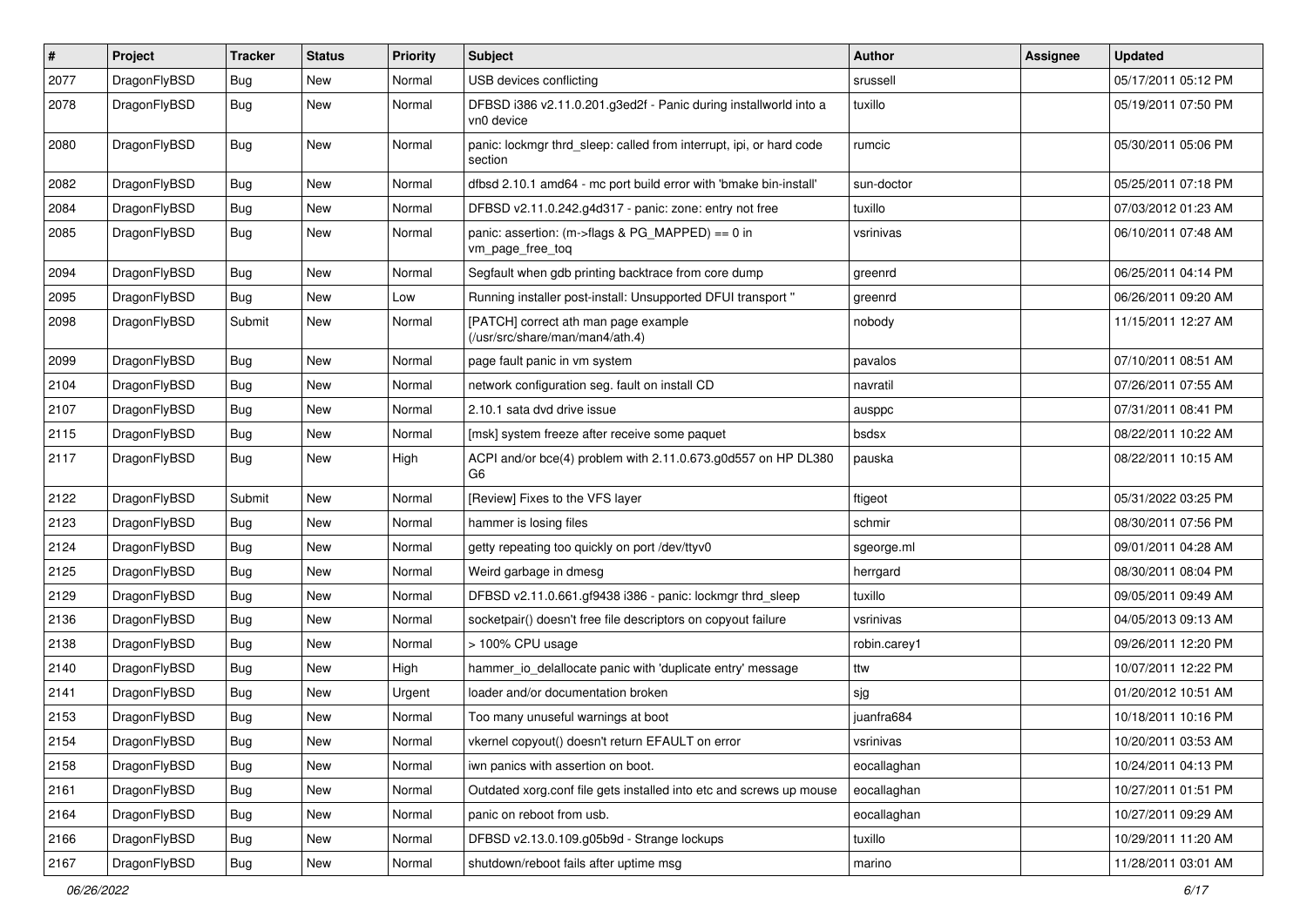| $\#$ | Project      | <b>Tracker</b> | <b>Status</b> | <b>Priority</b> | <b>Subject</b>                                                                                             | <b>Author</b> | Assignee | <b>Updated</b>      |
|------|--------------|----------------|---------------|-----------------|------------------------------------------------------------------------------------------------------------|---------------|----------|---------------------|
| 2171 | DragonFlyBSD | Bug            | <b>New</b>    | Normal          | DFBSD v2.13.0.151.gdc8442 - panic: assertion "(*ptep &<br>$(PG_MANAGED PG_V)$ == PG_V"                     | tuxillo       |          | 11/04/2011 05:06 PM |
| 2182 | DragonFlyBSD | <b>Bug</b>     | <b>New</b>    | Normal          | if msk PHY FIFO underrun/overflow                                                                          | nonsolosoft   |          | 09/03/2012 06:39 AM |
| 2199 | DragonFlyBSD | <b>Bug</b>     | New           | Normal          | screen segfaults if utmpx isn't present                                                                    | pavalos       |          | 11/15/2011 10:52 PM |
| 2210 | DragonFlyBSD | Bug            | <b>New</b>    | Normal          | Bugtracker cannot assign default project for new users                                                     | ahuete.devel  |          | 11/17/2011 11:30 AM |
| 2224 | DragonFlyBSD | <b>Bug</b>     | <b>New</b>    | Normal          | v2.13.0.291.gaa7ec - Panic on fq while installing world                                                    | tuxillo       |          | 11/18/2011 01:40 AM |
| 2245 | DragonFlyBSD | <b>Bug</b>     | New           | Normal          | panic: assertion "ref < &td->td_toks_end" failed in lwkt_gettoken at<br>/usr/src/sys/kern/lwkt_token.c:588 | juanfra684    |          | 11/22/2011 07:41 PM |
| 2248 | DragonFlyBSD | <b>Bug</b>     | <b>New</b>    | Normal          | sysctl panic                                                                                               | pavalos       |          | 11/23/2011 06:23 PM |
| 2250 | DragonFlyBSD | <b>Bug</b>     | <b>New</b>    | Normal          | Kernel panic                                                                                               | adamk         |          | 11/23/2018 01:10 AM |
| 2254 | DragonFlyBSD | Bug            | <b>New</b>    | Normal          | panic: assertion "ref < &td->td_toks_end" failed in lwkt_gettoken at<br>/usr/src/sys/kern/lwkt token.c:588 | eocallaghan   |          | 12/05/2011 10:21 PM |
| 2283 | DragonFlyBSD | <b>Bug</b>     | <b>New</b>    | Normal          | DFBSD DragonFly v2.13.0.957.g4f459 - pmap_release: page<br>should already be gone 0xc27120bc               | tuxillo       |          | 01/23/2012 03:03 AM |
| 2287 | DragonFlyBSD | Bug            | New           | Normal          | HAMMER(ROOT) Illegal UNDO TAIL signature at<br>300000001967c000                                            | y0n3t4n1      |          | 11/07/2018 01:22 AM |
| 2292 | DragonFlyBSD | <b>Bug</b>     | <b>New</b>    | Normal          | re interface with jumbo frames (mtu larger than 1500) hangs after<br>some traffic                          | Anonymous     |          | 01/31/2012 12:11 AM |
| 2297 | DragonFlyBSD | <b>Bug</b>     | New           | Normal          | strange NFS (client) error messages / problems                                                             | Anonymous     |          | 02/19/2012 02:59 PM |
| 2306 | DragonFlyBSD | <b>Bug</b>     | New           | Normal          | a crash starts the kernel debugger in text mode, but just reboots in X                                     | phma          |          | 02/11/2012 08:02 PM |
| 2308 | DragonFlyBSD | <b>Bug</b>     | <b>New</b>    | Normal          | System freeze when unloading snd_hda                                                                       | jaydg         |          | 02/19/2012 07:15 AM |
| 2311 | DragonFlyBSD | Bug            | New           | Normal          | Xorg crash having something to do with drm                                                                 | phma          |          | 02/22/2012 09:59 AM |
| 2316 | DragonFlyBSD | Bug            | <b>New</b>    | Normal          | Ungraceful invalid password handling for adding a new user in the<br>installer                             | rune          |          | 04/27/2012 11:23 PM |
| 2319 | DragonFlyBSD | <b>Bug</b>     | <b>New</b>    | Normal          | crypt/passwd forward compat                                                                                | c.turner1     |          | 02/28/2012 12:39 PM |
| 2324 | DragonFlyBSD | <b>Bug</b>     | <b>New</b>    | Normal          | natacotrol support > 2TB not working even after the ftigeot patch                                          | zenny         |          | 03/03/2012 01:00 AM |
| 2329 | DragonFlyBSD | Bug            | New           | Normal          | ibm x3550 & acpi                                                                                           | ano           |          | 06/03/2014 11:37 AM |
| 2331 | DragonFlyBSD | <b>Bug</b>     | New           | Normal          | reading mouse mode from unopen file descriptor hangs mouse<br>driver                                       | phma          |          | 03/14/2012 09:43 AM |
| 2369 | DragonFlyBSD | <b>Bug</b>     | <b>New</b>    | Normal          | panic: Bad link elm 0xffffffe07edf6068 next->prev != elm                                                   | jaydg         |          | 08/15/2012 03:04 AM |
| 2371 | DragonFlyBSD | <b>Bug</b>     | New           | Normal          | Timezone problem with America/Sao_Paulo                                                                    | raitech       |          | 05/17/2012 01:42 PM |
| 2387 | DragonFlyBSD | Bug            | New           | Normal          | hammer ignores -t during dedup                                                                             | phma          |          | 06/17/2012 12:30 PM |
| 2389 | DragonFlyBSD | <b>Bug</b>     | New           | Normal          | computer crashed while listing processes                                                                   | phma          |          | 06/18/2012 02:49 PM |
| 2403 | DragonFlyBSD | Bug            | New           | Low             | newfs -E doesn't handle /dev/serno device names properly                                                   | ftigeot       |          | 08/17/2012 05:07 AM |
| 2412 | DragonFlyBSD | <b>Bug</b>     | New           | Normal          | wlan0 fails to get address via dhclient                                                                    | nonsolosoft   |          | 08/30/2012 05:55 AM |
| 2421 | DragonFlyBSD | <b>Bug</b>     | New           | High            | Kernel panic: vm_fault: page 0xc0f70000 not busy!                                                          | lentferj      |          | 10/03/2012 08:16 AM |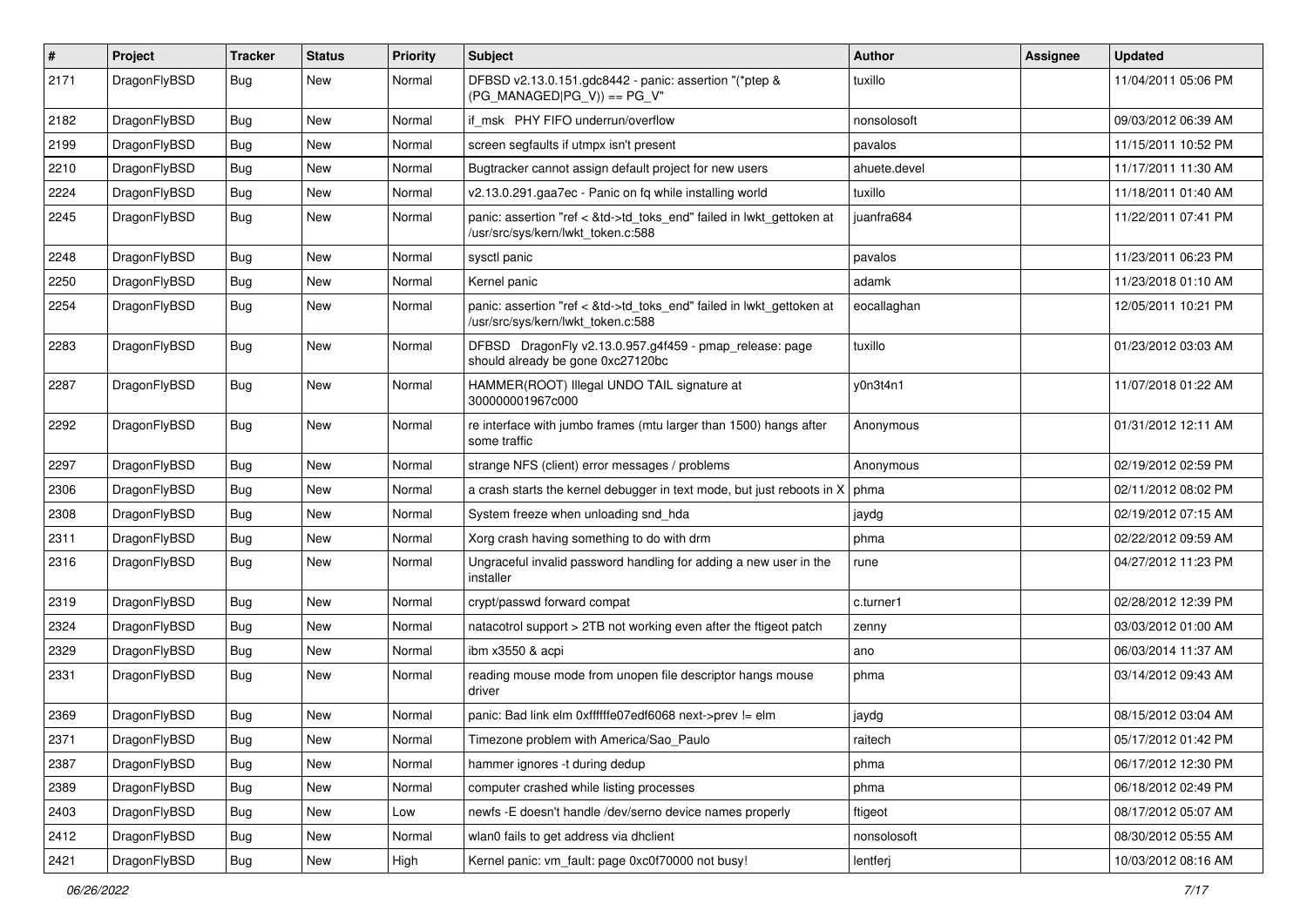| $\vert$ # | Project      | <b>Tracker</b> | <b>Status</b> | <b>Priority</b> | <b>Subject</b>                                                                                                               | <b>Author</b>     | Assignee | <b>Updated</b>      |
|-----------|--------------|----------------|---------------|-----------------|------------------------------------------------------------------------------------------------------------------------------|-------------------|----------|---------------------|
| 2423      | DragonFlyBSD | Bug            | New           | Urgent          | After multiple panics/locks, hitting KKASSERT in<br>hammer init cursor                                                       | rumcic            |          | 09/18/2012 02:28 AM |
| 2430      | DragonFlyBSD | Bug            | <b>New</b>    | Normal          | Alternate Password Hash method                                                                                               | robin.carey1      |          | 10/07/2012 06:28 AM |
| 2434      | DragonFlyBSD | Bug            | <b>New</b>    | Normal          | BTX Halted - Boot fails on USB/GUI                                                                                           | lucmv             |          | 10/17/2012 08:12 PM |
| 2436      | DragonFlyBSD | <b>Bug</b>     | <b>New</b>    | Normal          | panic: assertion "lp->lwp_qcpu == dd->cpuid" failed in<br>dfly_acquire_curproc                                               | thomas.nikolajsen |          | 01/23/2013 11:07 AM |
| 2444      | DragonFlyBSD | <b>Bug</b>     | <b>New</b>    | Normal          | Crash during Hammer overnight cleanup                                                                                        | justin            |          | 11/04/2012 07:58 AM |
| 2453      | DragonFlyBSD | <b>Bug</b>     | <b>New</b>    | Normal          | panic: assertion "gd->gd spinlocks == $0$ " failed                                                                           | Johannes.Hofmann  |          | 11/12/2012 12:54 PM |
| 2473      | DragonFlyBSD | <b>Bug</b>     | New           | Normal          | Kernel crash when trying to up the wpi0 device (Dfly<br>v3.3.0.758.g47388-DEVELOPMENT)                                       | tomaz             |          | 02/24/2014 08:50 AM |
| 2489      | DragonFlyBSD | Bug            | <b>New</b>    | Normal          | nmalloc doesn't cache VA for allocations > 8KB                                                                               | vsrinivas         |          | 06/10/2014 05:51 AM |
| 2490      | DragonFlyBSD | Bug            | <b>New</b>    | Normal          | nmalloc should color addresses to avoid cache bank conflictsw                                                                | vsrinivas         |          | 06/10/2014 05:51 AM |
| 2493      | DragonFlyBSD | <b>Bug</b>     | <b>New</b>    | Normal          | vidcontrol: invalid video mode name                                                                                          | Svarov            |          | 01/24/2013 09:55 AM |
| 2495      | DragonFlyBSD | <b>Bug</b>     | <b>New</b>    | High            | DFBSD v3.3.0.960.g553fe7 - ocnt != 0" failed in<br>prop object release                                                       | tuxillo           |          | 05/31/2022 04:08 PM |
| 2498      | DragonFlyBSD | <b>Bug</b>     | <b>New</b>    | Normal          | DFBSD v3.2.2-RELEASE - LIST_FIRST(&bp->b_dep) == NULL"<br>failed in vfs_vmio_release                                         | tuxillo           |          | 05/31/2022 04:09 PM |
| 2509      | DragonFlyBSD | Bug            | New           | Normal          | Redefinition of DIRBLKSIZ in restore(8)                                                                                      | swildner          |          | 06/04/2022 04:40 AM |
| 2520      | DragonFlyBSD | <b>Bug</b>     | <b>New</b>    | Normal          | panic: assertion "IS_SERIALIZED((ifp->if_serializer))" failed in<br>if_default_serialize_assert at /usr/src/sys/net/if.c:437 | ano               |          | 03/09/2013 12:14 AM |
| 2526      | DragonFlyBSD | Bug            | <b>New</b>    | Normal          | hammer cleanup doesn't run on first day of DST                                                                               | pavalos           |          | 10/18/2016 05:28 PM |
| 2529      | DragonFlyBSD | Bug            | <b>New</b>    | Low             | Sundance network adapter is not detected and attached                                                                        | kworr             |          | 03/25/2013 02:29 AM |
| 2531      | DragonFlyBSD | <b>Bug</b>     | New           | Normal          | camcontrol fails to disable APM                                                                                              | m.lombardi85      |          | 03/23/2013 12:28 PM |
| 2535      | DragonFlyBSD | Bug            | New           | Normal          | Imap processes apparentit blocked on disk I/O                                                                                | ftigeot           |          | 04/02/2013 09:31 AM |
| 2544      | DragonFlyBSD | Bug            | New           | Normal          | live DVD system boot (menu option 1) caused db> prompt on<br>PE1950                                                          | estrabd           |          | 05/11/2021 03:54 AM |
| 2547      | DragonFlyBSD | Bug            | <b>New</b>    | High            | crashed while doing a dry run of pkg rolling-replace                                                                         | phma              |          | 04/18/2013 10:40 PM |
| 2552      | DragonFlyBSD | Bug            | <b>New</b>    | Low             | hammer recovery should indicate progress                                                                                     | phma              |          | 05/03/2013 12:13 AM |
| 2557      | DragonFlyBSD | <b>Bug</b>     | <b>New</b>    | Normal          | stock 3.4.1 kernel halts during booting if dm and dm_target_crypt<br>are loaded and RAID controller is present               | phma              |          | 05/12/2013 10:38 PM |
| 2565      | DragonFlyBSD | Bug            | <b>New</b>    | Normal          | "ifconfig ix0 up" panic                                                                                                      | ltpig402a         |          | 06/03/2013 05:46 AM |
| 2568      | DragonFlyBSD | <b>Bug</b>     | <b>New</b>    | Normal          | <b>AHCI</b> panic                                                                                                            | josepht           |          | 06/07/2013 05:52 PM |
| 2569      | DragonFlyBSD | Bug            | New           | Normal          | ctime NFS                                                                                                                    | ferney            |          | 08/11/2013 04:35 AM |
| 2586      | DragonFlyBSD | Bug            | <b>New</b>    | Normal          | pf: "modulate" state seems problematic                                                                                       | srussell          |          | 09/25/2013 07:36 PM |
| 2587      | DragonFlyBSD | Bug            | New           | Normal          | SATA DVD writer not detected by DragonFly                                                                                    | srussell          |          | 09/04/2020 08:55 AM |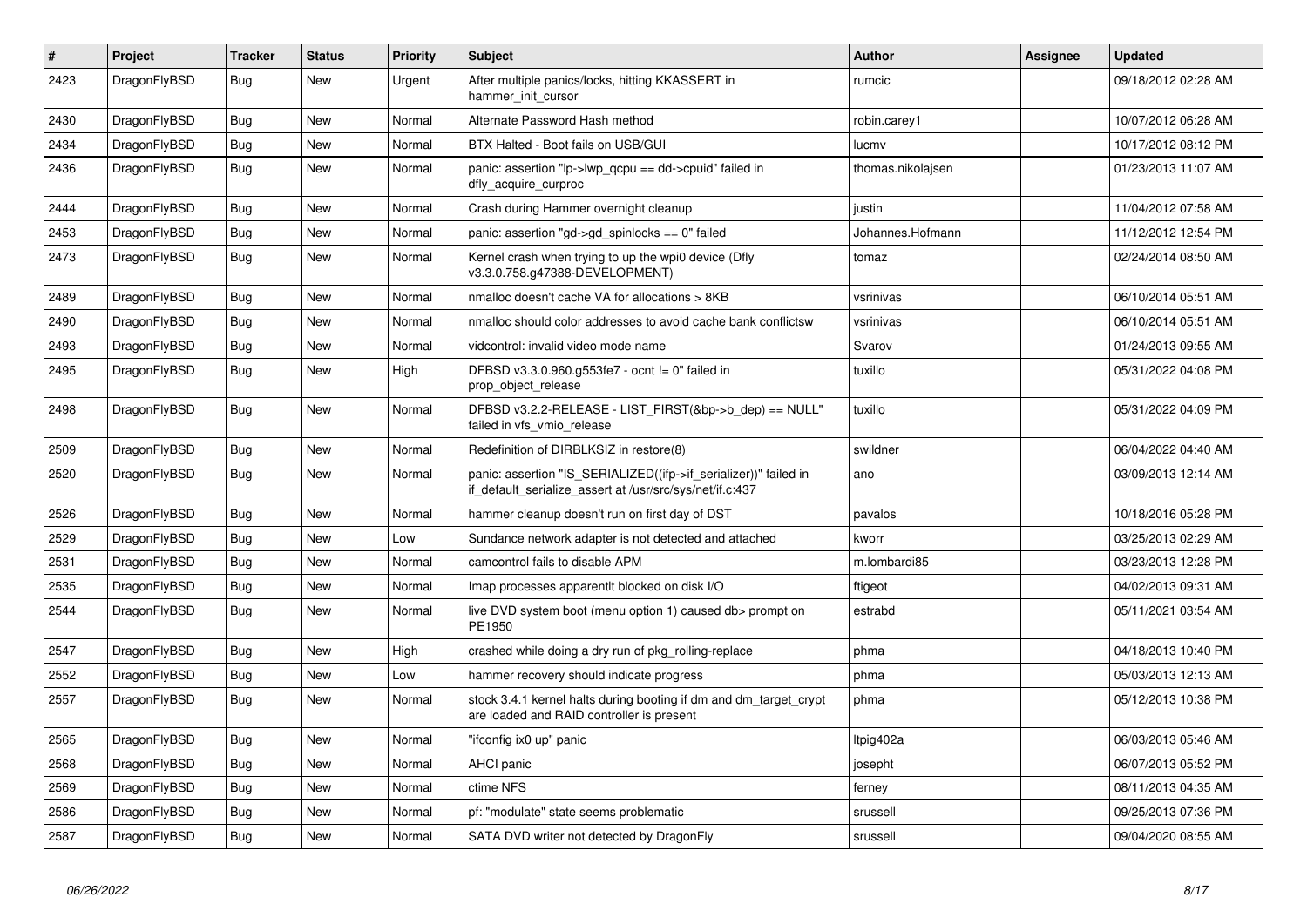| $\pmb{\#}$ | Project      | <b>Tracker</b> | <b>Status</b> | <b>Priority</b> | Subject                                                                                                  | <b>Author</b>     | Assignee | <b>Updated</b>      |
|------------|--------------|----------------|---------------|-----------------|----------------------------------------------------------------------------------------------------------|-------------------|----------|---------------------|
| 2595       | DragonFlyBSD | Bug            | New           | Normal          | DragonFly 3.4.3 crashes on SUN Blade X6250 with Qlogic ISP 2432<br>FC card                               | Turvamies         |          | 10/07/2013 11:53 AM |
| 2598       | DragonFlyBSD | <b>Bug</b>     | <b>New</b>    | Normal          | i386 via USB Booting                                                                                     | mbzadegan         |          | 10/21/2013 02:28 AM |
| 2604       | DragonFlyBSD | Bug            | <b>New</b>    | Normal          | dell laptop does not boot with LATEST                                                                    | isenmann          |          | 11/20/2013 02:07 AM |
| 2609       | DragonFlyBSD | Bug            | <b>New</b>    | Normal          | master: panic: assertion<br>"LWKT_TOKEN_HELD_ANY(vm_object_token(object))" failed in<br>swp_pager_lookup | thomas.nikolajsen |          | 11/28/2013 11:36 AM |
| 2611       | DragonFlyBSD | <b>Bug</b>     | <b>New</b>    | Normal          | Change in IP address results in network not working                                                      | phma              |          | 12/05/2013 07:55 PM |
| 2618       | DragonFlyBSD | Bug            | New           | Normal          | mouse problem on RELEASE-3_6_0                                                                           | FilippoMo         |          | 12/20/2013 03:26 AM |
| 2619       | DragonFlyBSD | Bug            | <b>New</b>    | Normal          | DragonFly 3.6 can't be installed on a 6TB volume                                                         | ftigeot           |          | 02/23/2014 11:55 PM |
| 2620       | DragonFlyBSD | <b>Bug</b>     | New           | Normal          | moused problem                                                                                           | FilippoMo         |          | 12/20/2013 10:32 AM |
| 2621       | DragonFlyBSD | Bug            | <b>New</b>    | Normal          | core dump using cdrom                                                                                    | nonsolosoft       |          | 12/27/2013 12:43 AM |
| 2622       | DragonFlyBSD | <b>Bug</b>     | <b>New</b>    | Normal          | VAIO FIT15E fn keys support                                                                              | nonsolosoft       |          | 12/31/2013 01:31 AM |
| 2626       | DragonFlyBSD | Bug            | New           | Normal          | iwn driver drops with error: "firmware error 'iwn intr: fatal firmware<br>error"                         | rodyaj            |          | 01/09/2014 05:50 AM |
| 2629       | DragonFlyBSD | Bug            | <b>New</b>    | Normal          | Replace gcc44 with llvm34, clang34, and libc++                                                           | tuxillo           |          | 06/02/2014 02:30 PM |
| 2630       | DragonFlyBSD | Bug            | New           | Normal          | Bring in latest iconv fixes from FreeBSD10 as well as csmapper<br>updates                                | tuxillo           |          | 05/11/2021 03:54 AM |
| 2641       | DragonFlyBSD | Bug            | <b>New</b>    | Normal          | Panic when loading natapci as module                                                                     | tuxillo           |          | 05/11/2021 03:54 AM |
| 2645       | DragonFlyBSD | Bug            | <b>New</b>    | Normal          | panic with dsched fq and ioprio                                                                          | jyoung15          |          | 02/20/2014 07:29 AM |
| 2647       | DragonFlyBSD | <b>Bug</b>     | <b>New</b>    | Normal          | HAMMER panic on 3.6.0                                                                                    | tuxillo           |          | 05/11/2021 03:54 AM |
| 2652       | DragonFlyBSD | Bug            | New           | Normal          | 189a0ff3761b47  ix: Implement MSI-X support locks up Lenovo<br>S10 Intel Atom n270                       | davshao           |          | 05/14/2014 01:55 AM |
| 2657       | DragonFlyBSD | Bug            | <b>New</b>    | High            | Needs acl to migrate our servers                                                                         | ferney            |          | 03/31/2014 11:37 AM |
| 2674       | DragonFlyBSD | Bug            | <b>New</b>    | Normal          | <b>GPT Support</b>                                                                                       | ftigeot           |          | 12/28/2015 02:54 PM |
| 2675       | DragonFlyBSD | Bug            | <b>New</b>    | Low             | Ultimate N WiFi Link 5300 get iwn_intr: fatal firmware error on 5GHz                                     | revuwa            |          | 05/11/2021 04:07 AM |
| 2680       | DragonFlyBSD | Bug            | <b>New</b>    | Low             | boot0cfg update makes box unbootable                                                                     | herrgard          |          | 06/10/2014 06:02 AM |
| 2687       | DragonFlyBSD | Bug            | New           | Normal          | natacontrol software RAID in installer                                                                   | csmelosky         |          | 06/22/2014 12:03 PM |
| 2688       | DragonFlyBSD | Bug            | New           | Normal          | 67613368bdda7 Fix wrong checks for U4B presence Asrock Z77M<br>difficulty detecting USB keyboard         | davshao           |          | 06/28/2014 07:08 PM |
| 2708       | DragonFlyBSD | Bug            | New           | Normal          | unable to send TCP nor UDP on age(4) interface                                                           | dermiste          |          | 05/11/2021 03:54 AM |
| 2712       | DragonFlyBSD | Bug            | <b>New</b>    | Normal          | connect(2) returns EINVAL when retrying after ECONNREFUSED                                               | jorisgio          |          | 08/14/2014 05:31 PM |
| 2735       | DragonFlyBSD | <b>Bug</b>     | <b>New</b>    | Urgent          | iwn panics SYSSASSERT                                                                                    | cnb               |          | 05/11/2021 03:55 AM |
| 2736       | DragonFlyBSD | Bug            | New           | High            | kernel panics on acpi_timer_probe function                                                               | cnb               |          | 05/11/2021 03:55 AM |
| 2738       | DragonFlyBSD | <b>Bug</b>     | New           | Normal          | Hammer: Strange behavior when trying to recover old version of<br>moved file                             | roland            |          | 11/20/2014 08:02 AM |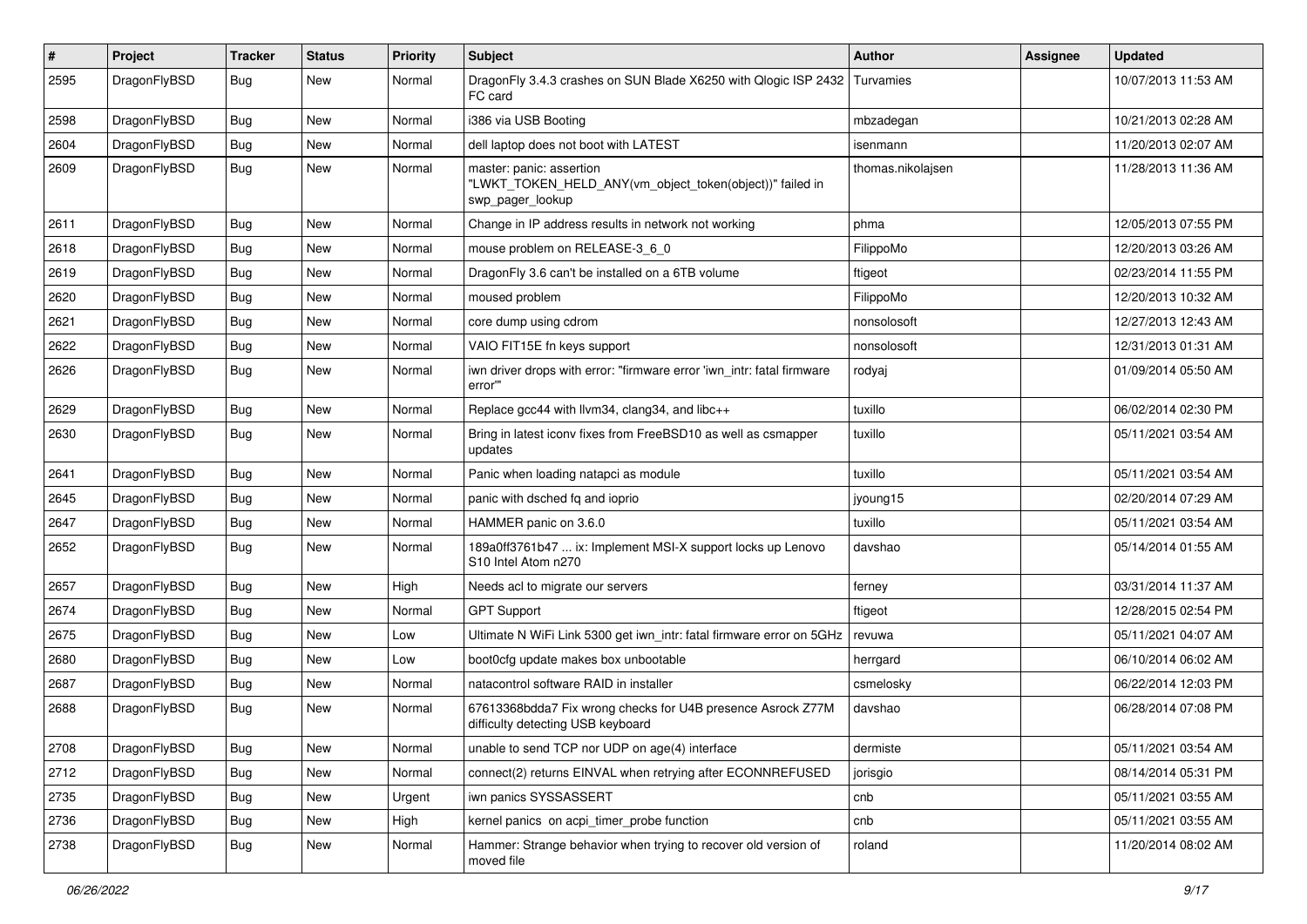| $\pmb{\#}$ | Project      | <b>Tracker</b> | <b>Status</b> | <b>Priority</b> | Subject                                                                                                              | <b>Author</b>    | <b>Assignee</b> | <b>Updated</b>      |
|------------|--------------|----------------|---------------|-----------------|----------------------------------------------------------------------------------------------------------------------|------------------|-----------------|---------------------|
| 2788       | DragonFlyBSD | Bug            | New           | Normal          | ioctl GSLICEINFO: Not working for vnode slice                                                                        | mneumann         |                 | 02/12/2015 07:49 AM |
| 2790       | DragonFlyBSD | Submit         | New           | Low             | filedesc softrefs increment code factoring                                                                           | dclink           |                 | 02/21/2015 04:00 AM |
| 2799       | DragonFlyBSD | Bug            | New           | Normal          | Fatal trap 12 caused by moused(8) -p/dev/cual0                                                                       | opvalues         |                 | 03/04/2015 11:01 PM |
| 2802       | DragonFlyBSD | Bug            | New           | Normal          | USB Wifi urtwn0 crash from cd boot                                                                                   | opvalues         |                 | 03/10/2015 01:07 AM |
| 2803       | DragonFlyBSD | <b>Bug</b>     | <b>New</b>    | Normal          | HAMMER: Warning: UNDO area too small!                                                                                | ftigeot          |                 | 03/11/2015 03:42 PM |
| 2806       | DragonFlyBSD | Bug            | <b>New</b>    | Normal          | failed to configure a link-local address on ath $0$ (errno = 22)                                                     | Chingyuan        |                 | 05/25/2021 01:00 AM |
| 2808       | DragonFlyBSD | <b>Bug</b>     | New           | Normal          | X freeze by switching between X and VT - results in black screen                                                     | lukesky333       |                 | 05/11/2021 03:55 AM |
| 2809       | DragonFlyBSD | Bug            | New           | Normal          | hammer mirror-stream                                                                                                 | masu             |                 | 04/10/2015 12:33 AM |
| 2812       | DragonFlyBSD | Bug            | New           | Normal          | Panic on Intel DE3815TYKHE                                                                                           | tmorp            |                 | 05/14/2015 03:14 PM |
| 2816       | DragonFlyBSD | Bug            | <b>New</b>    | Normal          | A multitasking process being debugged can get stuck                                                                  | phma             |                 | 05/19/2015 03:57 AM |
| 2820       | DragonFlyBSD | Bug            | New           | Normal          | TP-Link USB Wi-Fi adapter cannot be reattached to the system                                                         | shamaz           |                 | 05/22/2015 09:45 PM |
| 2835       | DragonFlyBSD | Bug            | <b>New</b>    | Normal          | /usr/include/c++/5.0/bits/c++locale.h likes<br>POSIX_C_SOURCE>=200809                                                | davshao          |                 | 11/18/2015 03:40 AM |
| 2840       | DragonFlyBSD | Bug            | <b>New</b>    | Normal          | wrong voltage is reported                                                                                            | yellowrabbit2010 |                 | 09/11/2015 06:09 PM |
| 2852       | DragonFlyBSD | Bug            | New           | Normal          | Hammer File System - hangs on undo during system boot / mount -<br>will not recover on DragonFlyBSD newer than 3.6.0 | abale            |                 | 05/11/2021 04:07 AM |
| 2857       | DragonFlyBSD | Bug            | <b>New</b>    | Normal          | hammer stalls via bitcoin-gt                                                                                         | tkusumi          |                 | 11/30/2015 06:52 AM |
| 2858       | DragonFlyBSD | Bug            | <b>New</b>    | Low             | Installer "Local or UTC" question should have "No" selected by<br>default.                                           | cgag             |                 | 12/02/2015 01:18 PM |
| 2859       | DragonFlyBSD | Bug            | <b>New</b>    | Low             | Installer configuration menu always highlights "Select timezone", no<br>matter which step was last completed.        | cgag             |                 | 12/02/2015 01:54 PM |
| 2863       | DragonFlyBSD | Bug            | <b>New</b>    | Normal          | HAMMER synch tid is zero                                                                                             | shamaz           |                 | 12/12/2015 11:24 PM |
| 2874       | DragonFlyBSD | Bug            | <b>New</b>    | Normal          | make world DESTDIR=/emptydir fails                                                                                   | pascii           |                 | 12/25/2015 07:04 AM |
| 2877       | DragonFlyBSD | Bug            | New           | Low             | sed fails when working with UTF-8 locale and non-UTF symbols                                                         | arcade@b1t.name  |                 | 12/30/2015 11:20 AM |
| 2878       | DragonFlyBSD | Bug            | New           | Low             | [fix] CCVER problem when using clang and cpu extensions<br>(intrinsics)                                              | arcade@b1t.name  |                 | 06/24/2016 04:25 AM |
| 2881       | DragonFlyBSD | <b>Bug</b>     | <b>New</b>    | Normal          | Pulseaudio hangs/resets system when starting X11                                                                     | mneumann         |                 | 01/09/2016 03:08 AM |
| 2882       | DragonFlyBSD | Bug            | <b>New</b>    | Low             | bridge sends packets from individual interfaces                                                                      | arcade@b1t.name  |                 | 01/09/2016 12:43 PM |
| 2886       | DragonFlyBSD | Bug            | <b>New</b>    | Normal          | dragonfly mail agent: sending a testmail causes high system load                                                     | worf             |                 | 02/05/2016 05:53 AM |
| 2887       | DragonFlyBSD | <b>Bug</b>     | I New         | Low             | Missing extattr_namespace_to_string and<br>extattr_string_to_namespace functions                                     | rubenk           |                 | 02/06/2016 05:09 AM |
| 2890       | DragonFlyBSD | Bug            | New           | Normal          | not able to boot usb installer on Toshiba Chromebook 2                                                               | johnnywhishbone  |                 | 02/22/2016 03:42 AM |
| 2891       | DragonFlyBSD | <b>Bug</b>     | New           | Normal          | Kernel panic in IEEE802.11 related code                                                                              | shamaz           |                 | 05/29/2016 05:49 PM |
| 2892       | DragonFlyBSD | Bug            | New           | Normal          | swap pager:indefinite wait bufferf error                                                                             | <b>Ihmwzy</b>    |                 | 02/21/2016 10:32 PM |
| 2898       | DragonFlyBSD | Bug            | New           | Normal          | <b>HAMMER</b> panic                                                                                                  | pavalos          |                 | 11/03/2018 07:05 AM |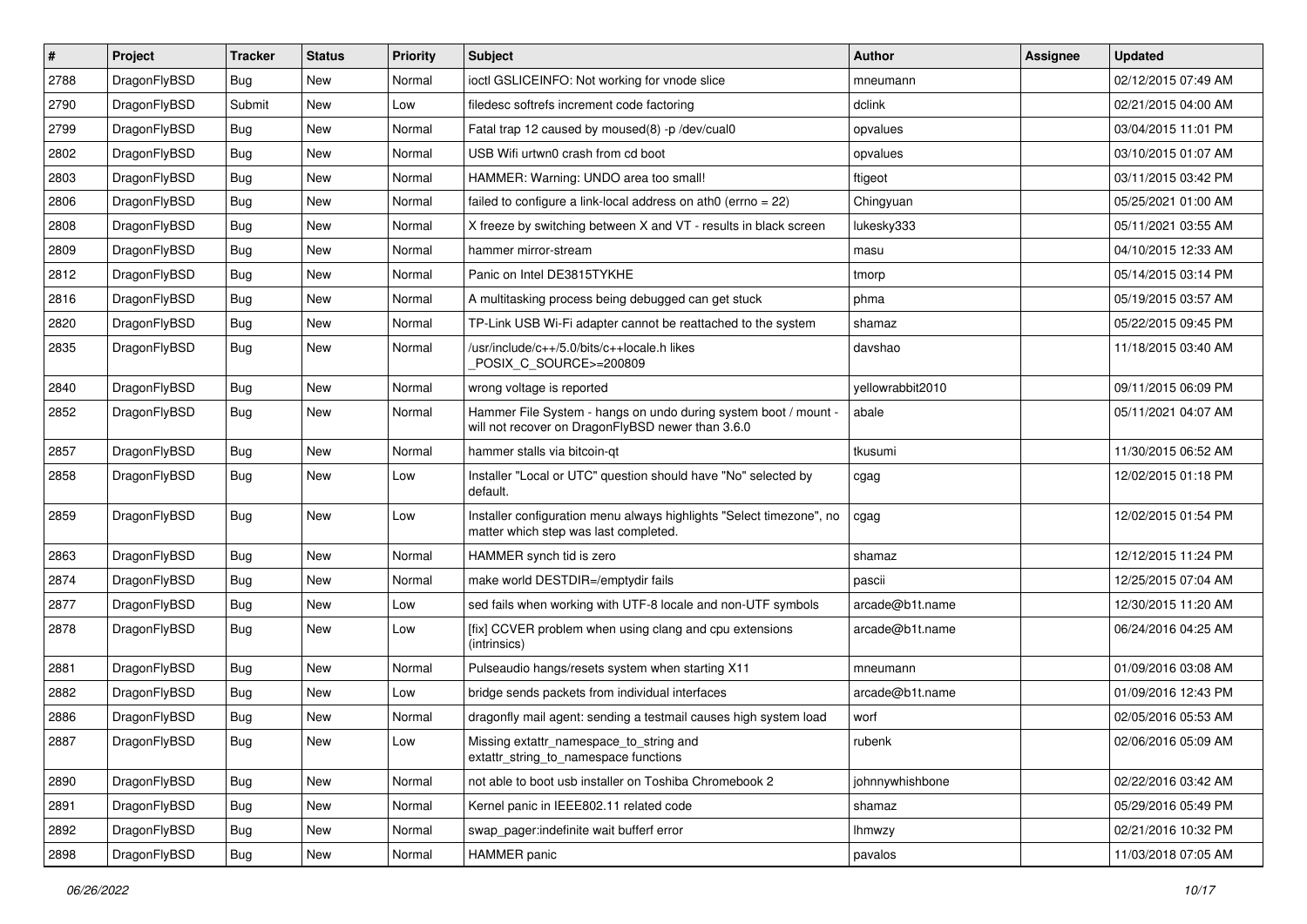| $\pmb{\#}$ | Project      | <b>Tracker</b> | <b>Status</b> | <b>Priority</b> | Subject                                                                                                 | <b>Author</b>          | <b>Assignee</b> | <b>Updated</b>      |
|------------|--------------|----------------|---------------|-----------------|---------------------------------------------------------------------------------------------------------|------------------------|-----------------|---------------------|
| 2915       | DragonFlyBSD | Bug            | <b>New</b>    | High            | Hammer mirror-copy problem                                                                              | dfbsd                  |                 | 08/25/2016 05:28 AM |
| 2917       | DragonFlyBSD | Bug            | <b>New</b>    | Normal          | da8: reading primary partition table: error accessing offset<br>000000000000 for 512                    | liweitianux            |                 | 05/11/2021 08:43 PM |
| 2921       | DragonFlyBSD | Submit         | <b>New</b>    | Normal          | Allow moused to accept userland mouse events                                                            | tautolog               |                 | 05/11/2021 04:08 AM |
| 2924       | DragonFlyBSD | Bug            | <b>New</b>    | Normal          | cat -v fails to tag characters in extended table with M- prefix with<br>some locales                    | sevan                  |                 | 07/11/2016 07:18 AM |
| 2930       | DragonFlyBSD | Bug            | <b>New</b>    | High            | 'objcache' causes panic during 'nfs_readdir'                                                            | tofergus               |                 | 07/26/2016 01:09 PM |
| 2931       | DragonFlyBSD | Bug            | <b>New</b>    | Low             | 'gdb' of 'vkernel' unable to print backtrace                                                            | tofergus               |                 | 07/26/2016 01:51 PM |
| 2933       | DragonFlyBSD | Submit         | <b>New</b>    | Normal          | Remove unix domain socket support from cat(1)                                                           | sevan                  |                 | 08/01/2016 08:10 PM |
| 2936       | DragonFlyBSD | Bug            | <b>New</b>    | Normal          | loader.efi crashes while loading kernel                                                                 | spaceille              |                 | 08/20/2016 06:17 AM |
| 2970       | DragonFlyBSD | Bug            | New           | Normal          | kernel 4.7: "Is -I" causes panic on UDF filesystem: "bgetvp -<br>overlapping buffer"                    | peeter                 |                 | 12/21/2016 02:46 AM |
| 2972       | DragonFlyBSD | <b>Bug</b>     | <b>New</b>    | Normal          | ipfw3 "deny to me" does not work correctly                                                              | mneumann               |                 | 12/27/2016 12:11 PM |
| 2994       | DragonFlyBSD | Bug            | <b>New</b>    | Normal          | Intermittent boot hangs after git: hammer - HAMMER Version 7                                            | davshao                |                 | 03/30/2017 02:06 PM |
| 3006       | DragonFlyBSD | Bug            | New           | Normal          | boot0cfg: panic in kern_udev.c in function _udev_dict_set_cstr when<br>installing in VirtualBox         | MichiGreat             |                 | 04/01/2017 02:22 PM |
| 3018       | DragonFlyBSD | Bug            | <b>New</b>    | Normal          | sys/bus/u4b/wlan/if_run.c:5464]: (style) Redundant condition                                            | dcb                    |                 | 04/11/2017 11:26 AM |
| 3022       | DragonFlyBSD | Bug            | <b>New</b>    | Normal          | sys/dev/netif/ath/ath/if_ath.c:2142: strange bitmask?                                                   | dcb                    |                 | 04/11/2017 11:49 AM |
| 3024       | DragonFlyBSD | <b>Bug</b>     | New           | Low             | sys/dev/netif/wi/if_wi.c:1090]: (style) Redundant condition                                             | dcb                    |                 | 04/11/2017 11:56 AM |
| 3025       | DragonFlyBSD | Bug            | <b>New</b>    | Normal          | sys/dev/powermng/powernow/powernow.c:284: bad comparison?                                               | dcb                    |                 | 09/23/2017 07:45 AM |
| 3029       | DragonFlyBSD | Bug            | <b>New</b>    | Normal          | Running DflyBSD 4.8 on FreeBSD bhyve as a guest                                                         | iron                   |                 | 05/13/2022 04:33 AM |
| 3035       | DragonFlyBSD | Bug            | New           | Normal          | panic: assertion "cpu >= 0 && cpu < ncpus" failed in netisr_cpuport<br>at /usr/src/sys/net/netisr2.h:87 | masu                   |                 | 05/11/2017 01:24 AM |
| 3036       | DragonFlyBSD | Bug            | <b>New</b>    | Normal          | panic in icmp_redirect_start() ASSERT_IN_NETISR(0)                                                      | tautolog               |                 | 05/11/2017 07:27 PM |
| 3041       | DragonFlyBSD | Submit         | New           | Normal          | firmware: Remove embedding of multiple images in one module.                                            | Anonymous              |                 | 12/25/2020 02:15 AM |
| 3047       | DragonFlyBSD | Bug            | <b>New</b>    | Normal          | <b>HAMMER</b> critical write error                                                                      | samuel                 |                 | 06/19/2019 09:50 AM |
| 3049       | DragonFlyBSD | Bug            | New           | Normal          | panic DragonFly v4.8.1-RELEASE by mounting a malformed<br>msdosfs image [12.128]                        | open.source@ribose.com |                 | 08/14/2017 02:53 AM |
| 3051       | DragonFlyBSD | Bug            | <b>New</b>    | Normal          | panic DragonFly v4.8.1-RELEASE by mounting a malformed NTFS<br>image [12.000]                           | open.source@ribose.com |                 | 08/14/2017 03:20 AM |
| 3052       | DragonFlyBSD | <b>Bug</b>     | New           | Normal          | panic DragonFly v4.8.1-RELEASE by mounting a malformed NTFS<br>image [64.000]                           | open.source@ribose.com |                 | 08/14/2017 03:22 AM |
| 3076       | DragonFlyBSD | <b>Bug</b>     | New           | Normal          | sys/dev/netif/ig_hal/e1000_ich8lan.c:1594: sanity checking mixup?                                       | dcb                    |                 | 10/11/2017 01:58 AM |
| 3101       | DragonFlyBSD | Bug            | New           | Low             | PFI CGI install not working in dragonflybsd 5.0.1 USB install                                           | bnegre82               |                 | 05/11/2021 04:14 AM |
| 3107       | DragonFlyBSD | Bug            | New           | Low             | ACPI interrupt storm when loading i915 on Lenovo T460                                                   | oyvinht                |                 | 07/15/2020 07:01 AM |
| 3110       | DragonFlyBSD | <b>Bug</b>     | New           | Normal          | crash with ipfw3 under load                                                                             | bnegre82               |                 | 12/09/2017 06:22 AM |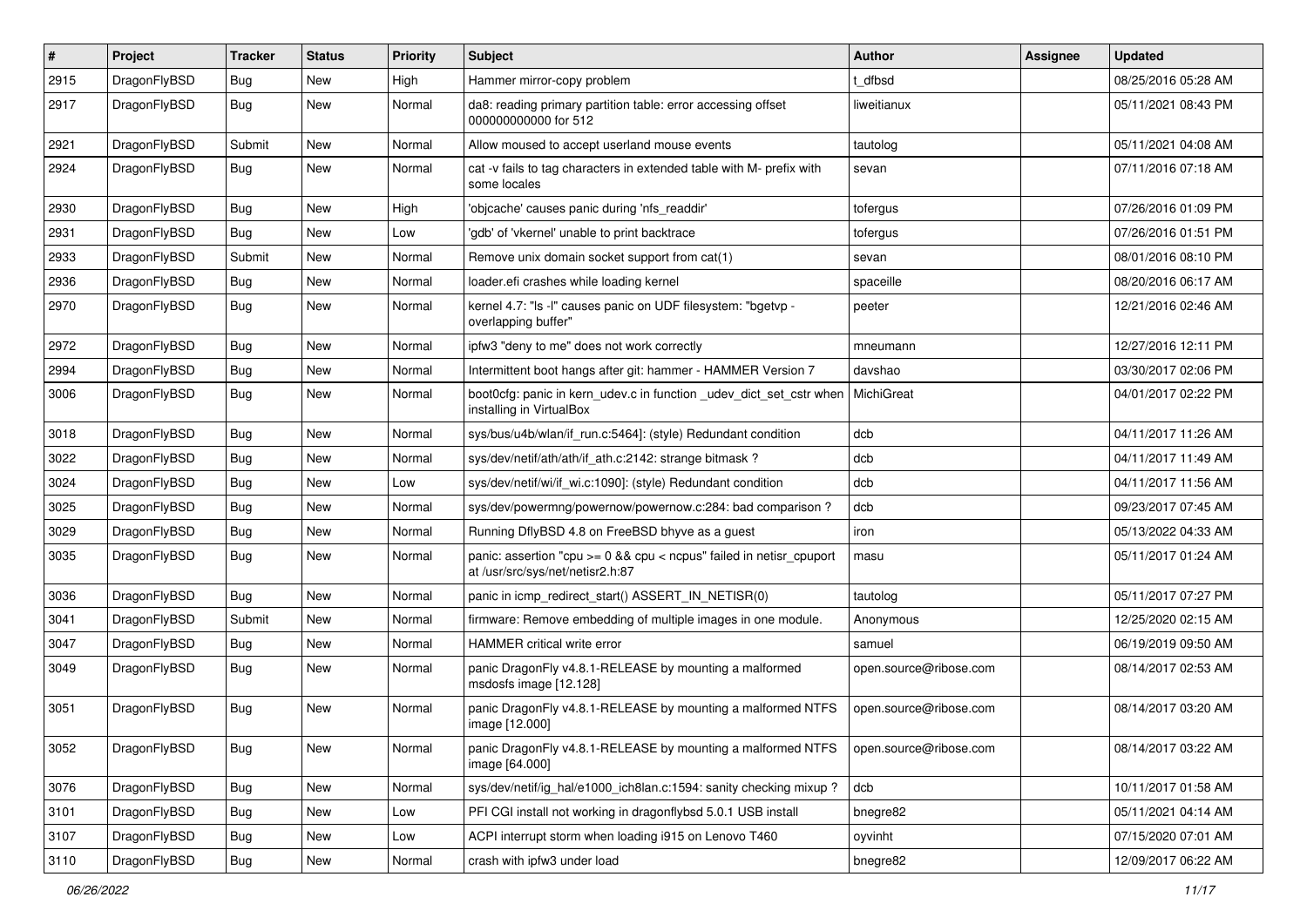| $\pmb{\#}$ | Project      | <b>Tracker</b> | <b>Status</b> | <b>Priority</b> | Subject                                                                                                                                                     | <b>Author</b>     | Assignee | <b>Updated</b>      |
|------------|--------------|----------------|---------------|-----------------|-------------------------------------------------------------------------------------------------------------------------------------------------------------|-------------------|----------|---------------------|
| 3116       | DragonFlyBSD | Bug            | New           | Normal          | da0 detects on very big volume if to _remove_ usb install stick and<br>reboot on Intel NUC5PPYH                                                             | dpostolov         |          | 01/07/2018 09:40 PM |
| 3117       | DragonFlyBSD | <b>Bug</b>     | <b>New</b>    | Normal          | Problem with colours if "intel" video-driver used                                                                                                           | dpostolov         |          | 01/07/2018 11:35 PM |
| 3120       | DragonFlyBSD | Bug            | <b>New</b>    | Normal          | Intel AC 8260 firmware does not load                                                                                                                        | Vintodrimmer      |          | 08/28/2018 03:30 AM |
| 3124       | DragonFlyBSD | Bug            | <b>New</b>    | High            | DragonFlyBSD 5.0.2 with Hammer2 with UEFI install doesn't boot                                                                                              | wiesl             |          | 06/18/2019 05:07 AM |
| 3129       | DragonFlyBSD | <b>Bug</b>     | New           | High            | Kernel panic with 5.2.0 on A2SDi-4C-HLN4F                                                                                                                   | stateless         |          | 04/24/2018 12:50 AM |
| 3132       | DragonFlyBSD | Bug            | <b>New</b>    | Low             | unifdef mined                                                                                                                                               | bcallah           |          | 04/26/2018 08:34 PM |
| 3134       | DragonFlyBSD | Bug            | New           | Normal          | RFC 3021 (/31 networks) appear to be unsupported                                                                                                            | jailbird          |          | 05/16/2018 11:03 PM |
| 3135       | DragonFlyBSD | Submit         | <b>New</b>    | Normal          | Add EVFILT RECV and EVFILT SEND                                                                                                                             | tautolog          |          | 05/25/2018 09:59 PM |
| 3139       | DragonFlyBSD | Bug            | <b>New</b>    | Normal          | USB Mouse Does Not Work in DragonflyBSD guest on VirtualBox                                                                                                 | chiguy1256        |          | 06/24/2018 10:14 PM |
| 3141       | DragonFlyBSD | <b>Bug</b>     | <b>New</b>    | Normal          | dhclient blocks boot process                                                                                                                                | rowo              |          | 12/16/2018 11:01 AM |
| 3142       | DragonFlyBSD | Submit         | New           | Normal          | lib/libdmsg: Unbreak using new API EVP_CIPHER_CTX_new()                                                                                                     | tkusumi           |          | 07/08/2018 04:18 AM |
| 3143       | DragonFlyBSD | <b>Bug</b>     | New           | Normal          | assertion "0" failed in hammer2_inode_xop_chain_sync                                                                                                        | cbin              |          | 07/18/2018 12:50 PM |
| 3147       | DragonFlyBSD | Submit         | <b>New</b>    | Normal          | Enable headless installation                                                                                                                                | ddegroot          |          | 10/09/2018 01:25 PM |
| 3157       | DragonFlyBSD | Bug            | New           | Normal          | TP-Link UE300 not working in 5.2-RELEASE                                                                                                                    | tuxillo           |          | 11/15/2018 02:08 PM |
| 3165       | DragonFlyBSD | <b>Bug</b>     | New           | Normal          | Looping at boot time                                                                                                                                        | gop               |          | 12/28/2018 01:04 PM |
| 3170       | DragonFlyBSD | Bug            | New           | Normal          | repeatable nfsd crash                                                                                                                                       | tse               |          | 06/11/2020 05:52 AM |
| 3184       | DragonFlyBSD | Bug            | <b>New</b>    | Normal          | tsleep(9) return value when PCATCH specified                                                                                                                | tkusumi           |          | 04/03/2019 06:49 AM |
| 3189       | DragonFlyBSD | Bug            | New           | Normal          | Allow DragonFly Mail Agent to accept an alternate config via<br>command line switch                                                                         | iang              |          | 08/16/2021 12:42 AM |
| 3194       | DragonFlyBSD | Bug            | New           | High            | Hammer kernel crash on mirror-stream of PFS after upgrade<br>(assertion "cursor->flags &<br>HAMMER_CURSOR_ITERATE_CHECK" failed in<br>hammer_btree_iterate) | Anonymous         |          | 06/29/2019 01:32 PM |
| 3196       | DragonFlyBSD | Bug            | <b>New</b>    | Normal          | test issue after redmine upgrade (2)                                                                                                                        | tuxillo           |          | 07/05/2019 04:33 AM |
| 3197       | DragonFlyBSD | Bug            | <b>New</b>    | Normal          | DragonFly upgrades                                                                                                                                          | tse               |          | 04/18/2020 04:18 PM |
| 3199       | DragonFlyBSD | Bug            | New           | Normal          | PFS label not found panic                                                                                                                                   | tse               |          | 08/21/2019 03:51 AM |
| 3201       | DragonFlyBSD | Submit         | New           | Normal          | Fixes make search display                                                                                                                                   | htse              |          | 08/20/2021 04:02 PM |
| 3206       | DragonFlyBSD | Submit         | New           | Normal          | update psm/kbd to FreeBSD 12.0 code                                                                                                                         | htse              |          | 10/05/2019 03:49 PM |
| 3208       | DragonFlyBSD | Bug            | New           | Normal          | Crash related to nfsd                                                                                                                                       | tse               |          | 06/11/2020 05:52 AM |
| 3209       | DragonFlyBSD | Bug            | New           | Normal          | svc has some minor bugs                                                                                                                                     | arcade@b1t.name   |          | 10/24/2019 09:08 AM |
| 3215       | DragonFlyBSD | <b>Bug</b>     | New           | Normal          | Hang in todrain(3) after write(3)                                                                                                                           | noloader          |          | 11/25/2019 03:08 PM |
| 3217       | DragonFlyBSD | <b>Bug</b>     | New           | Normal          | rescue tools: make install fails if rescue folder doesn't exist                                                                                             | t dfbsd           |          | 11/27/2019 08:16 PM |
| 3218       | DragonFlyBSD | <b>Bug</b>     | New           | Normal          | Kernel panics are not sent to comconsole when booted over EFI                                                                                               | mqudsi            |          | 12/02/2019 08:52 PM |
| 3219       | DragonFlyBSD | <b>Bug</b>     | New           | Normal          | x11/xorg port can not be build                                                                                                                              | <b>UlasSAYGIN</b> |          | 03/31/2020 08:57 AM |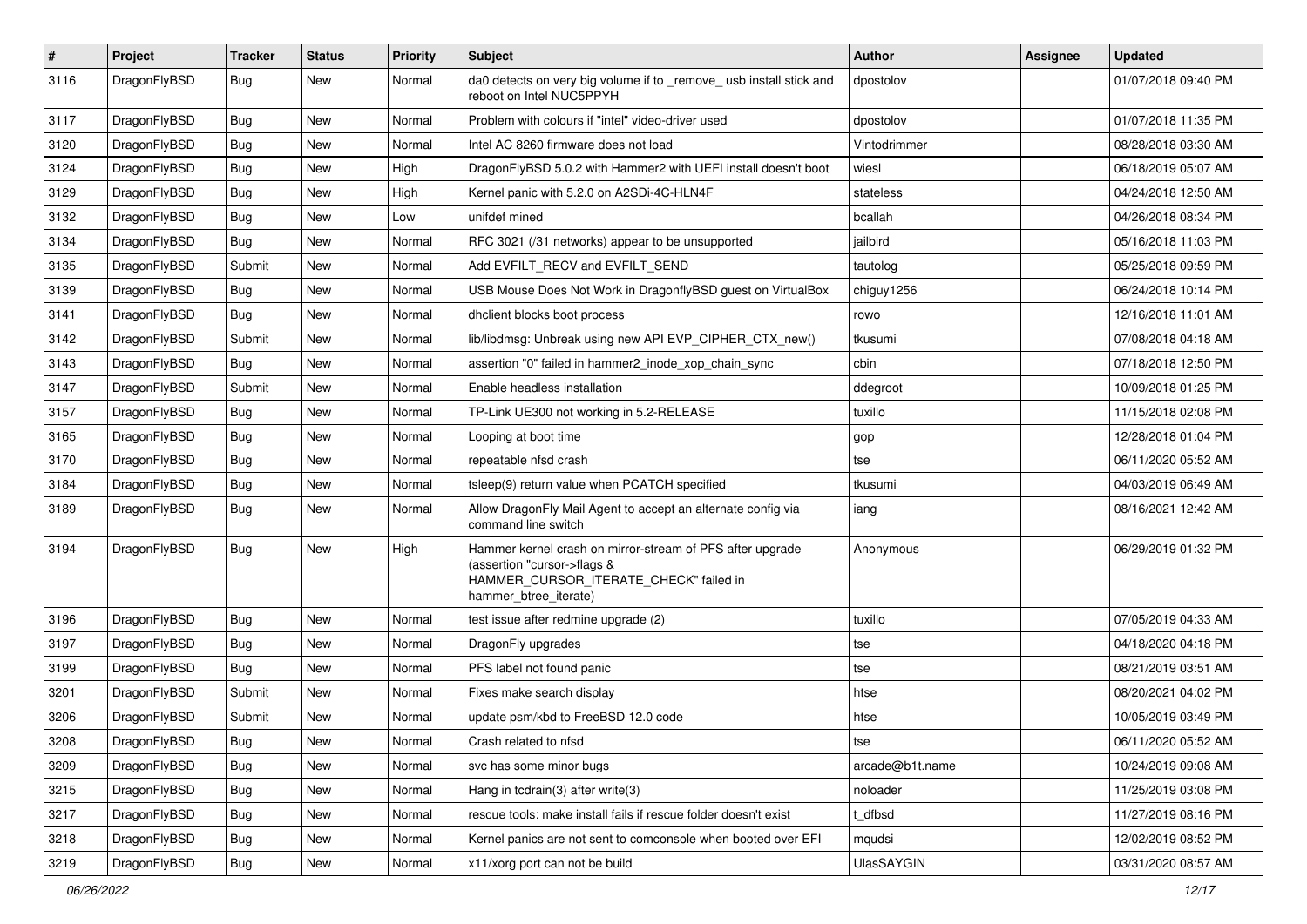| $\#$ | Project      | <b>Tracker</b> | <b>Status</b> | <b>Priority</b> | <b>Subject</b>                                                                                            | <b>Author</b>     | <b>Assignee</b> | <b>Updated</b>      |
|------|--------------|----------------|---------------|-----------------|-----------------------------------------------------------------------------------------------------------|-------------------|-----------------|---------------------|
| 3222 | DragonFlyBSD | Bug            | New           | Normal          | gcc - undefined reference to '__atomic_load' (missing libatomic?)                                         | mneumann          |                 | 02/08/2020 02:45 AM |
| 3224 | DragonFlyBSD | Bug            | <b>New</b>    | Normal          | Kernel panic when trying to ping6                                                                         | zhtw              |                 | 03/08/2020 08:55 AM |
| 3225 | DragonFlyBSD | <b>Bug</b>     | <b>New</b>    | Normal          | nfsd freeze when using gemu                                                                               | tse               |                 | 03/17/2020 11:52 AM |
| 3226 | DragonFlyBSD | <b>Bug</b>     | New           | Normal          | Xorg freezes in vm: thread stuck in "objtrm1"                                                             | peeter            |                 | 04/08/2020 02:10 AM |
| 3227 | DragonFlyBSD | Submit         | New           | Normal          | Add HAMMER2 instructions in the installation medium README                                                | daftaupe          |                 | 03/26/2020 03:34 PM |
| 3228 | DragonFlyBSD | <b>Bug</b>     | New           | Low             | pfi kif unref: state refcount $\leq$ 0 in dmesq                                                           | justin            |                 | 03/05/2021 06:39 AM |
| 3231 | DragonFlyBSD | Bug            | New           | Normal          | wifi drops on 5.8                                                                                         | tse               |                 | 04/06/2020 05:08 AM |
| 3235 | DragonFlyBSD | Bug            | <b>New</b>    | Normal          | Kernel panic in devfs vnops.c                                                                             | mneumann          |                 | 04/28/2020 07:00 AM |
| 3238 | DragonFlyBSD | Bug            | New           | Normal          | race conditions when printing from vkernel console                                                        | piecuch           |                 | 05/19/2020 02:50 PM |
| 3239 | DragonFlyBSD | Bug            | <b>New</b>    | Normal          | unable to SIGKILL glitched emacs                                                                          | piecuch           |                 | 05/26/2020 03:30 AM |
| 3240 | DragonFlyBSD | Bug            | New           | High            | compile error because of openssl with /usr/dports/security/rhash for<br>mysql 8 install                   | <b>UlasSAYGIN</b> |                 | 06/04/2020 08:05 AM |
| 3243 | DragonFlyBSD | Bug            | <b>New</b>    | Normal          | SMART status not reported properly for SSD disks                                                          | daftaupe          |                 | 09/09/2020 11:03 PM |
| 3245 | DragonFlyBSD | <b>Bug</b>     | <b>New</b>    | Normal          | panic: free: guard1x fail, i915 load from loader.conf                                                     | polachok          |                 | 08/21/2020 10:36 AM |
| 3246 | DragonFlyBSD | Bug            | New           | Normal          | HAMMER2 unable to handle ENOSPC properly                                                                  | tkusumi           |                 | 09/04/2020 11:11 AM |
| 3247 | DragonFlyBSD | Bug            | <b>New</b>    | Normal          | Kernel panic doing nothing much                                                                           | phma              |                 | 09/12/2020 11:40 PM |
| 3249 | DragonFlyBSD | Bug            | New           | Normal          | HAMMER2 fsync(2) not working properly                                                                     | tkusumi           |                 | 09/21/2020 07:07 AM |
| 3252 | DragonFlyBSD | Bug            | New           | Normal          | tcsetattr/tcgetattr set errno incorrectly on non-TTY                                                      | tonyc             |                 | 10/26/2020 09:34 PM |
| 3266 | DragonFlyBSD | Bug            | New           | High            | Filesystems broken due to "KKASSERT(count &<br>TOK_COUNTMASK);"                                           | tkusumi           |                 | 03/15/2021 01:21 PM |
| 3276 | DragonFlyBSD | Submit         | New           | Normal          | Add option controlling whether gpt expand expands the last partition<br>(needs testing)                   | falsifian         |                 | 07/10/2021 03:35 AM |
| 3278 | DragonFlyBSD | Bug            | New           | Normal          | Second screen image is distorted                                                                          | arcade@b1t.name   |                 | 07/10/2021 03:36 AM |
| 3280 | DragonFlyBSD | Bug            | New           | Normal          | KMS console and i915(4) not working in 6.0                                                                | cmusser           |                 | 07/10/2021 03:35 AM |
| 3281 | DragonFlyBSD | Bug            | New           | Normal          | Crash after leaving unattended for a while                                                                | bhaible           |                 | 07/10/2021 03:32 AM |
| 3282 | DragonFlyBSD | Bug            | <b>New</b>    | Normal          | unexpected errno value from fopen()                                                                       | bhaible           |                 | 07/10/2021 03:34 AM |
| 3283 | DragonFlyBSD | Bug            | New           | Normal          | mknodat() cannot create FIFOs                                                                             | bhaible           |                 | 07/10/2021 03:34 AM |
| 3284 | DragonFlyBSD | Bug            | New           | Normal          | Wrong towlower() result for U+038A                                                                        | bhaible           |                 | 07/10/2021 03:34 AM |
| 3298 | DragonFlyBSD | <b>Bug</b>     | New           | Normal          | Running "w" and having logged in via XDM through VNC, "w" prints<br>an extra error message                | piecuch           |                 | 10/25/2021 09:16 AM |
| 3300 | DragonFlyBSD | <b>Bug</b>     | New           | Normal          | Running Xvnc from TigerVNC package through the INETD daemon<br>in TCP WAIT mode fails hard                | adrian            |                 | 01/08/2022 04:25 AM |
| 3301 | DragonFlyBSD | Bug            | New           | Normal          | Gkrellm from the packages is not showing logged in users in main<br>window, logged in users always $== 0$ | adrian            |                 | 01/08/2022 04:24 AM |
| 3302 | DragonFlyBSD | <b>Bug</b>     | New           | Normal          | Will not boot on System76 Lemur Pro (lemp10)                                                              | piecuch           |                 | 11/03/2021 10:21 AM |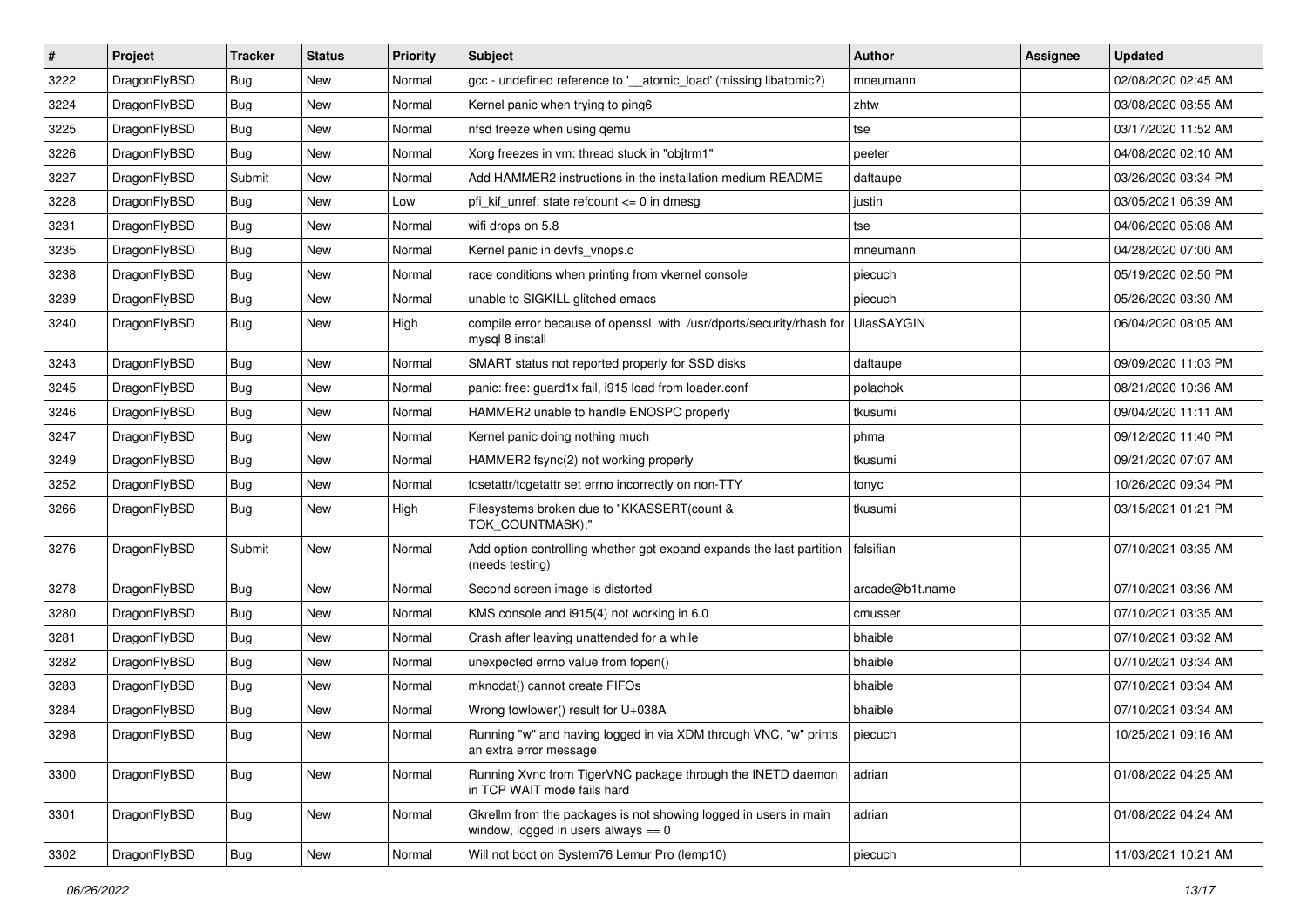| $\pmb{\#}$ | Project      | <b>Tracker</b> | <b>Status</b> | <b>Priority</b> | Subject                                                                                                   | <b>Author</b>      | Assignee | <b>Updated</b>      |
|------------|--------------|----------------|---------------|-----------------|-----------------------------------------------------------------------------------------------------------|--------------------|----------|---------------------|
| 3311       | DragonFlyBSD | <b>Bug</b>     | <b>New</b>    | Low             | TrueCrypt support may cause kernel crash                                                                  | arcade@b1t.name    |          | 04/29/2022 06:19 AM |
| 3312       | DragonFlyBSD | Submit         | <b>New</b>    | Normal          | hammer2: redundant chain modify after chain creation                                                      | tkusumi            |          | 05/15/2022 01:35 PM |
| 3313       | DragonFlyBSD | Bug            | New           | Normal          | Can't boot from my live USB at all. The kernel loading process<br>hangs.                                  | rempas             |          | 06/03/2022 12:16 AM |
| 3316       | DragonFlyBSD | Bug            | New           | Normal          | hammer2_dirent_create() allows creating >1 dirents with the same<br>name                                  | tkusumi            |          | 06/05/2022 12:35 PM |
| 331        | DragonFlyBSD | Bug            | In Progress   | Normal          | ftpsesame (aka Bridging S01E03)                                                                           | bastyaelvtars      |          | 03/09/2013 12:28 PM |
| 604        | DragonFlyBSD | Bug            | In Progress   | Normal          | 1.8.1-RELEASE - clock runs fast on mainboard ASUS P5A-B                                                   | yeti               |          | 05/11/2021 03:55 AM |
| 725        | DragonFlyBSD | Bug            | In Progress   | Low             | 'make distribution' fails w/'ro' /usr/obj                                                                 | c.turner           |          | 03/09/2013 01:01 PM |
| 884        | DragonFlyBSD | Bug            | In Progress   | High            | Performance/memory problems under filesystem IO load                                                      | hasso              |          | 05/11/2021 03:50 AM |
| 1148       | DragonFlyBSD | Bug            | In Progress   | Low             | BCM4311 wireless network adapter detected but not functional                                              | archimedes.gaviola |          | 05/11/2021 04:00 AM |
| 1181       | DragonFlyBSD | Bug            | In Progress   | Normal          | ACX111 panic                                                                                              | elekktretterr      |          | 05/11/2021 04:00 AM |
| 1218       | DragonFlyBSD | Bug            | In Progress   | Normal          | panic: assertion: $error == 0$ in hammer start transaction                                                | rumcic             |          | 05/11/2021 04:00 AM |
| 1307       | DragonFlyBSD | Bug            | In Progress   | Normal          | hammer tid -2 shows unexpected result                                                                     | corecode           |          | 10/18/2016 05:29 PM |
| 1336       | DragonFlyBSD | Bug            | In Progress   | Normal          | Still looking for reports of missed directory entries w/ HAMMER                                           | dillon             |          | 05/11/2021 04:00 AM |
| 1368       | DragonFlyBSD | Bug            | In Progress   | Normal          | suspend signal race?                                                                                      | qhwt+dfly          |          | 05/11/2021 03:51 AM |
| 1398       | DragonFlyBSD | Submit         | In Progress   | Normal          | hdestroy(3) restricts hash key to point to malloc'ed space                                                | Anonymous          |          | 08/20/2021 04:06 PM |
| 1502       | DragonFlyBSD | Bug            | In Progress   | Normal          | Lock while deleting files from nohistory HAMMER directories                                               | hasso              |          | 03/10/2013 04:28 AM |
| 1661       | DragonFlyBSD | Bug            | In Progress   | Normal          | panic on password entry mount smb filesystem                                                              | vsrinivas          |          | 11/27/2021 08:29 AM |
| 1669       | DragonFlyBSD | Bug            | In Progress   | Normal          | Drive wont open using button                                                                              | elekktretterr      |          | 02/29/2012 12:05 PM |
| 1744       | DragonFlyBSD | Bug            | In Progress   | Normal          | HAMMER fsstress panic in hammer setup child callback                                                      | vsrinivas          |          | 05/11/2021 04:05 AM |
| 1749       | DragonFlyBSD | Bug            | In Progress   | Normal          | HAMMER fsstress panic in hammer_flush_inode_core<br>'ip->flush_state != HAMMER_FST_FLUSH'                 | vsrinivas          |          | 05/11/2021 04:06 AM |
| 2013       | DragonFlyBSD | <b>Bug</b>     | In Progress   | Normal          | oversized DMA request loop                                                                                | josepht            |          | 05/11/2021 04:06 AM |
| 2282       | DragonFlyBSD | Bug            | In Progress   | Normal          | gdb segfaults with certain corefiles                                                                      | tuxillo            |          | 01/18/2012 04:40 PM |
| 2296       | DragonFlyBSD | Bug            | In Progress   | High            | panic: assertion "m->wire count > 0" failed                                                               | thomas.nikolajsen  |          | 08/30/2012 06:09 AM |
| 2345       | DragonFlyBSD | Bug            | In Progress   | Normal          | DFBSD v3.1.0.457.gd679f - NFS panic on diskless station                                                   | tuxillo            |          | 04/07/2012 05:22 PM |
| 2351       | DragonFlyBSD | Bug            | In Progress   | Normal          | DFBSD v3.1.0.579.g44ccf - Stuck during startup, random freezes                                            | tuxillo            |          | 04/24/2012 08:21 AM |
| 2360       | DragonFlyBSD | Bug            | In Progress   | Normal          | Wishlist: virtio driver import                                                                            | vsrinivas          |          | 06/04/2022 04:16 AM |
| 2414       | DragonFlyBSD | <b>Bug</b>     | In Progress   | Normal          | Lenovo S10 acpi freeze (not new)                                                                          | davshao            |          | 05/11/2021 04:13 AM |
| 2499       | DragonFlyBSD | Bug            | In Progress   | Urgent          | DRAGONFLY_3_2 lockd not responding correctly                                                              | Nerzhul            |          | 01/22/2013 12:47 PM |
| 2631       | DragonFlyBSD | Bug            | In Progress   | Low             | Verify library versioning current with full package build and switch it<br>on (after publishing packages) | tuxillo            |          | 05/11/2021 04:06 AM |
| 2731       | DragonFlyBSD | <b>Bug</b>     | In Progress   | Normal          | Screen full of random colors when starting Xorg with Intel Haswell<br>HD Graphics P4600                   | ikatzmaier         |          | 11/12/2014 04:08 PM |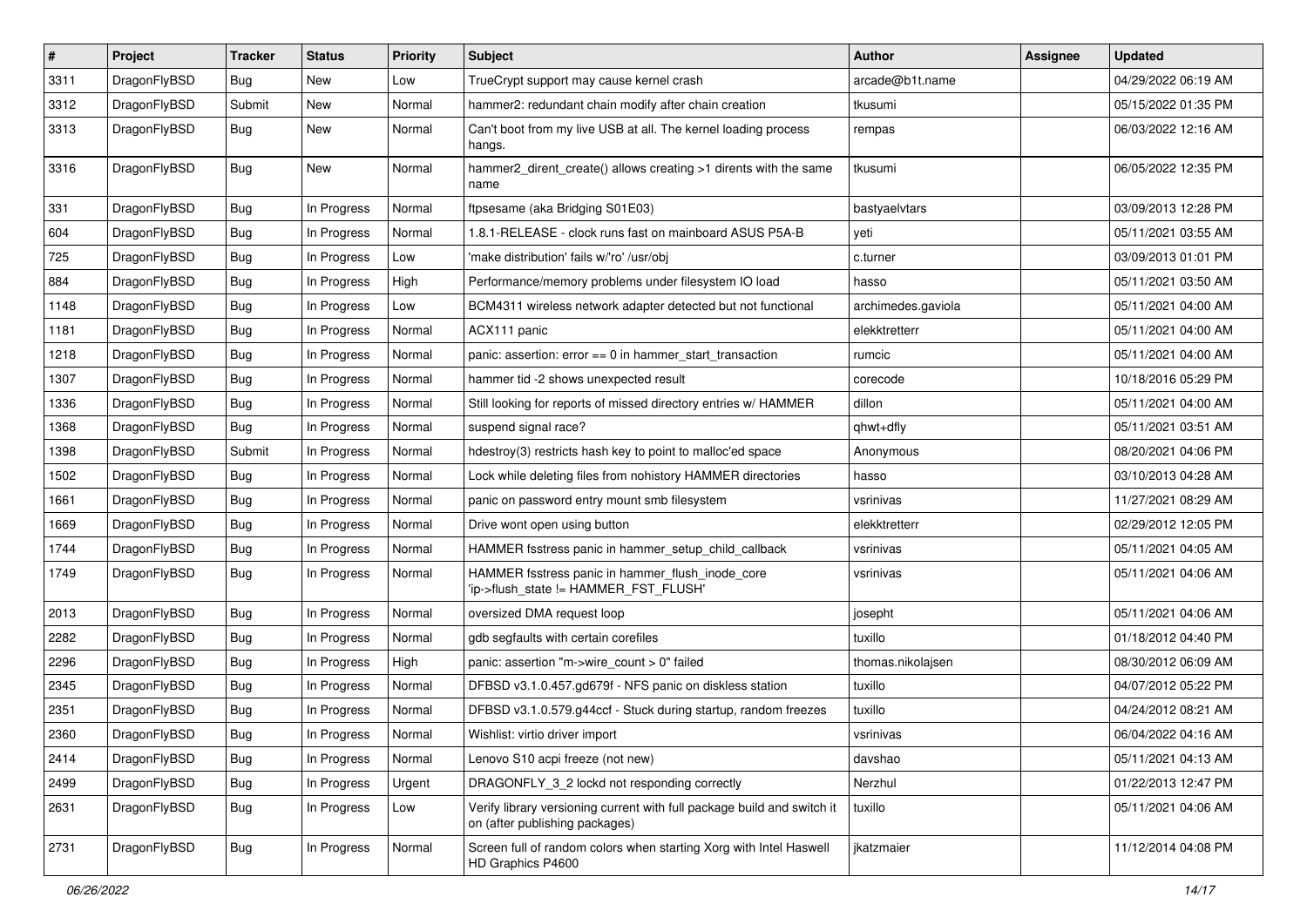| #    | Project      | <b>Tracker</b> | <b>Status</b> | <b>Priority</b> | <b>Subject</b>                                                                                                                                           | <b>Author</b>     | Assignee | <b>Updated</b>      |
|------|--------------|----------------|---------------|-----------------|----------------------------------------------------------------------------------------------------------------------------------------------------------|-------------------|----------|---------------------|
| 2797 | DragonFlyBSD | Bug            | In Progress   | Low             | vkernels with & without machdep.pmap mmu optimize                                                                                                        | yellowrabbit2010  |          | 11/27/2021 08:06 AM |
| 3011 | DragonFlyBSD | Bug            | In Progress   | Normal          | dragonfly/sys/dev/netif/re/re.c: suspicious code?                                                                                                        | dcb               |          | 07/29/2017 01:26 AM |
| 3021 | DragonFlyBSD | Bug            | In Progress   | Normal          | sys/dev/drm/i915/i915_gem_stolen.c:115]: (error) Signed integer<br>overflow for expression '65535<<20'                                                   | dcb               |          | 04/11/2017 12:46 PM |
| 3111 | DragonFlyBSD | Bug            | In Progress   | High            | Mouse lags every second heavily under X11                                                                                                                | mneumann          |          | 12/12/2017 09:46 PM |
| 3113 | DragonFlyBSD | Bug            | In Progress   | Urgent          | Booting vKernel fails due being out of swap space                                                                                                        | tcullen           |          | 05/11/2021 04:14 AM |
| 3269 | DragonFlyBSD | Bug            | In Progress   | Normal          | Is double-buffer'd buf still required by HAMMER2?                                                                                                        | tkusumi           |          | 05/12/2021 04:09 PM |
| 3299 | DragonFlyBSD | Bug            | In Progress   | Normal          | DragonFlyBSD reports utterly wrong uptime (most of the time, right<br>after booting in)                                                                  | adrian            |          | 11/11/2021 01:43 PM |
| 3310 | DragonFlyBSD | Bug            | In Progress   | Normal          | NVMM+QEMU fail to boot with UEFI: Mem Assist Failed<br>[gpa=0xfffffff0]                                                                                  | liweitianux       |          | 01/11/2022 03:22 PM |
| 3317 | DragonFlyBSD | Bug            | In Progress   | Normal          | Network vtnet0 not working on Hetzner cloud                                                                                                              | mneumann          |          | 06/18/2022 03:55 AM |
| 243  | DragonFlyBSD | <b>Bug</b>     | Feedback      | Normal          | weird behavior in the shell                                                                                                                              | swildner          |          | 05/31/2022 02:51 PM |
| 285  | DragonFlyBSD | Bug            | Feedback      | Low             | interrupt latency with re without ip address configured                                                                                                  | thomas.nikolajsen |          | 02/20/2014 10:30 AM |
| 570  | DragonFlyBSD | Bug            | Feedback      | Normal          | 1.8.x: ACPI problems                                                                                                                                     | qhwt+dfly         |          | 06/02/2014 03:45 AM |
| 806  | DragonFlyBSD | Bug            | Feedback      | Normal          | boot error on MacBook                                                                                                                                    | tralamazza        |          | 06/04/2022 05:28 AM |
| 846  | DragonFlyBSD | Bug            | Feedback      | Normal          | USB bugs:usb mouse can't used!                                                                                                                           | frankning         |          | 01/15/2015 08:36 AM |
| 979  | DragonFlyBSD | Bug            | Feedback      | Normal          | Failure-prone USB mass storage (SB600? msdosfs? CAM?)                                                                                                    | floid             |          | 01/15/2015 08:38 AM |
| 1101 | DragonFlyBSD | <b>Bug</b>     | Feedback      | Normal          | ohci related panic                                                                                                                                       | polachok          |          | 05/11/2021 04:00 AM |
| 1144 | DragonFlyBSD | <b>Bug</b>     | Feedback      | Normal          | Incorrect clock under KVM                                                                                                                                | msylvan           |          | 03/09/2013 01:17 PM |
| 1249 | DragonFlyBSD | <b>Bug</b>     | Feedback      | Normal          | panic: ffs_vfree: freeing free inode                                                                                                                     | rumcic            |          | 03/10/2013 05:13 AM |
| 1250 | DragonFlyBSD | <b>Bug</b>     | Feedback      | Normal          | Panic upon plugging an USB flash drive into the machine                                                                                                  | rumcic            |          | 03/10/2013 05:17 AM |
| 1282 | DragonFlyBSD | <b>Bug</b>     | Feedback      | Normal          | panic (trap 12) when booting SMP kernel on Atom 330 (dual core)                                                                                          | tomaz.borstnar    |          | 05/11/2021 04:00 AM |
| 1330 | DragonFlyBSD | <b>Bug</b>     | Feedback      | Normal          | Hammer, usb disk, SYNCHRONIZE CACHE failure                                                                                                              | josepht           |          | 06/02/2014 04:56 AM |
| 1332 | DragonFlyBSD | <b>Bug</b>     | Feedback      | Normal          | DFBSD 2.2 - Booting usbcdrom/usbsticks on thinkpad hangs on<br>"BTX Halted"                                                                              | tuxillo           |          | 05/11/2021 04:00 AM |
| 1387 | DragonFlyBSD | Bug            | Feedback      | Normal          | zero-size malloc and ps: kvm_getprocs: Bad address                                                                                                       | qhwt+dfly         |          | 05/11/2021 04:00 AM |
| 1429 | DragonFlyBSD | <b>Bug</b>     | Feedback      | Normal          | vkernel bug - "mfree: m->m_nextpkt != NULL"                                                                                                              | dillon            |          | 05/11/2021 04:00 AM |
| 1448 | DragonFlyBSD | Bug            | Feedback      | Normal          | panic: assertion: tp->tt_msg->tt_cpuid == mycpuid in<br>tcp callout active tcp output tcp usr send netmsg pru send<br>netmsg_service tcpmsg_service_loop | dillon            |          | 05/11/2021 04:00 AM |
| 1454 | DragonFlyBSD | <b>Bug</b>     | Feedback      | Normal          | Unable to boot from external USB DVD drive                                                                                                               | elekktretterr     |          | 05/11/2021 04:01 AM |
| 1456 | DragonFlyBSD | <b>Bug</b>     | Feedback      | Normal          | Microsoft wireless desktop problems                                                                                                                      | elekktretterr     |          | 01/15/2015 08:34 AM |
| 1481 | DragonFlyBSD | <b>Bug</b>     | Feedback      | Normal          | panic: assertion: kva_p(buf) in soopt_from_kbuf (after ipfw pipe<br>show, 2.2.1-R)                                                                       | combiner          |          | 05/11/2021 04:01 AM |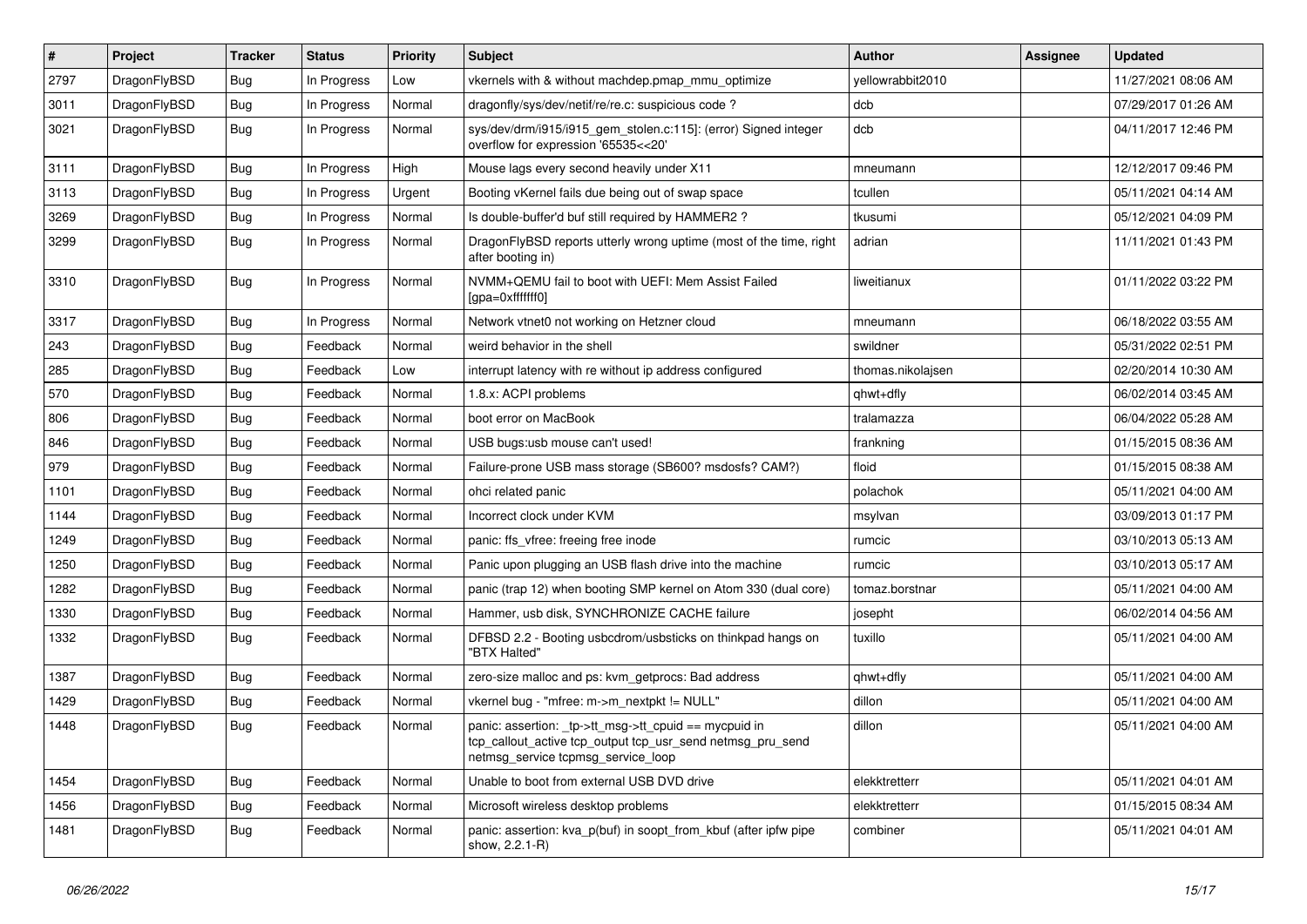| $\vert$ # | Project      | <b>Tracker</b> | <b>Status</b> | <b>Priority</b> | Subject                                                                                         | Author           | Assignee | <b>Updated</b>      |
|-----------|--------------|----------------|---------------|-----------------|-------------------------------------------------------------------------------------------------|------------------|----------|---------------------|
| 1486      | DragonFlyBSD | <b>Bug</b>     | Feedback      | Normal          | Interrupt storm related to SATA DVD device                                                      | hasso            |          | 05/11/2021 04:01 AM |
| 1489      | DragonFlyBSD | <b>Bug</b>     | Feedback      | Normal          | panic: ufs dirbad: bad dir                                                                      | rumcic           |          | 03/10/2013 04:34 AM |
| 1521      | DragonFlyBSD | <b>Bug</b>     | Feedback      | Normal          | amd64 2.4 livecd won't mount root at boot                                                       | bolapara         |          | 01/28/2018 03:45 AM |
| 1560      | DragonFlyBSD | Bug            | Feedback      | Normal          | Unable to modify partition table on ThinkPad T61p during install                                | rehsack          |          | 01/15/2015 08:57 AM |
| 1563      | DragonFlyBSD | Bug            | Feedback      | Normal          | reset(1) doesn't reset terminal to the defaults                                                 | hasso            |          | 03/10/2013 04:17 AM |
| 1577      | DragonFlyBSD | <b>Bug</b>     | Feedback      | Normal          | panic: assertion: leaf->base.obj id == ip->obj id in<br>hammer_ip_delete_range                  | qhwt+dfly        |          | 05/11/2021 04:01 AM |
| 1580      | DragonFlyBSD | <b>Bug</b>     | Feedback      | Normal          | Panic (Fatal trap 12: page fault while in kernel mode) while playing<br>with pf and netif names | rumcic           |          | 12/21/2018 01:21 AM |
| 1591      | DragonFlyBSD | <b>Bug</b>     | Feedback      | Normal          | Lenovo X301 hangs with AHCI Driver CMD TIMEOUT<br>STS=d0 <bsy></bsy>                            | eocallaghan      |          | 05/11/2021 04:05 AM |
| 1592      | DragonFlyBSD | Bug            | Feedback      | Normal          | AcpiOSUnmapMemory: Warning, deallocation did not track<br>allocation.                           | eocallaghan      |          | 06/02/2014 07:45 AM |
| 1613      | DragonFlyBSD | <b>Bug</b>     | Feedback      | Normal          | USB Keyboard not working on master                                                              | elekktretterr    |          | 05/11/2021 04:05 AM |
| 1618      | DragonFlyBSD | Bug            | Feedback      | Normal          | collision for 'struct pmap' when using RPC and <sys user.h=""></sys>                            | carenas          |          | 05/11/2021 04:05 AM |
| 1668      | DragonFlyBSD | <b>Bug</b>     | Feedback      | Normal          | Power button not working                                                                        | elekktretterr    |          | 03/10/2013 06:22 AM |
| 1672      | DragonFlyBSD | <b>Bug</b>     | Feedback      | Normal          | panic (trap 12) around btree_search() in 2.4.1-RELEASE                                          | floid            |          | 01/19/2015 03:36 AM |
| 1717      | DragonFlyBSD | Bug            | Feedback      | Normal          | HAMMER panic in hammer_cursor_down()                                                            | josepht1         |          | 05/11/2021 04:05 AM |
| 1718      | DragonFlyBSD | <b>Bug</b>     | Feedback      | Normal          | IDE disk drive not detected by x86_64 2.6.1 Live CD                                             | bcox             |          | 11/27/2021 08:25 AM |
| 1727      | DragonFlyBSD | Bug            | Feedback      | Normal          | CD boot panic (2.6.1) (usb?)                                                                    | kiril            |          | 05/15/2022 05:10 AM |
| 1745      | DragonFlyBSD | Bug            | Feedback      | Normal          | kmalloc panic                                                                                   | josepht          |          | 05/11/2021 04:05 AM |
| 1824      | DragonFlyBSD | <b>Bug</b>     | Feedback      | Normal          | kernel panic, x86, 2.7.3.859.ge5104                                                             | akirchhoff135014 |          | 03/10/2013 07:49 AM |
| 1860      | DragonFlyBSD | Bug            | Feedback      | Normal          | Panic while creating UFS fs on vn(4) for initrd                                                 | matthias         |          | 02/29/2012 07:16 AM |
| 2081      | DragonFlyBSD | <b>Bug</b>     | Feedback      | Normal          | Panic on device "detach" / "failure"                                                            | vsrinivas        |          | 02/29/2012 07:11 AM |
| 2090      | DragonFlyBSD | Bug            | Feedback      | Normal          | snd_hda does not support headphone automute                                                     | justin           |          | 03/29/2012 08:03 PM |
| 2288      | DragonFlyBSD | <b>Bug</b>     | Feedback      | Normal          | Random IO performance loss introduced since January 1st                                         | lentferj         |          | 01/23/2013 04:21 PM |
| 2347      | DragonFlyBSD | Bug            | Feedback      | High            | Hammer PFSes destroy does not give back full space allocated to<br><b>PFS</b>                   | sgeorge          |          | 07/19/2012 01:11 AM |
| 2396      | DragonFlyBSD | <b>Bug</b>     | Feedback      | High            | Latest 3.1 development version core dumps while destroying master<br><b>PFS</b>                 | sgeorge          |          | 01/23/2013 04:10 PM |
| 2459      | DragonFlyBSD | Bug            | Feedback      | Normal          | apic problems with HP Probook 4510s                                                             | thowe            |          | 11/27/2021 08:22 AM |
| 2556      | DragonFlyBSD | <b>Bug</b>     | Feedback      | Normal          | DragonFly v3.5.0.81.gd3479 - Process signal weirdness                                           | tuxillo          |          | 12/17/2013 03:48 PM |
| 2617      | DragonFlyBSD | <b>Bug</b>     | Feedback      | Normal          | Possible issue with wireless mouse on 3.6 release                                               | FilippoMo        |          | 01/14/2015 03:42 PM |
| 2636      | DragonFlyBSD | Bug            | Feedback      | Low             | Add -x flag to iostat (a la solaris)                                                            | tuxillo          |          | 05/11/2021 04:07 AM |
| 2638      | DragonFlyBSD | Bug            | Feedback      | High            | Fix machdep.pmap mmu optimize                                                                   | tuxillo          |          | 05/11/2021 04:07 AM |